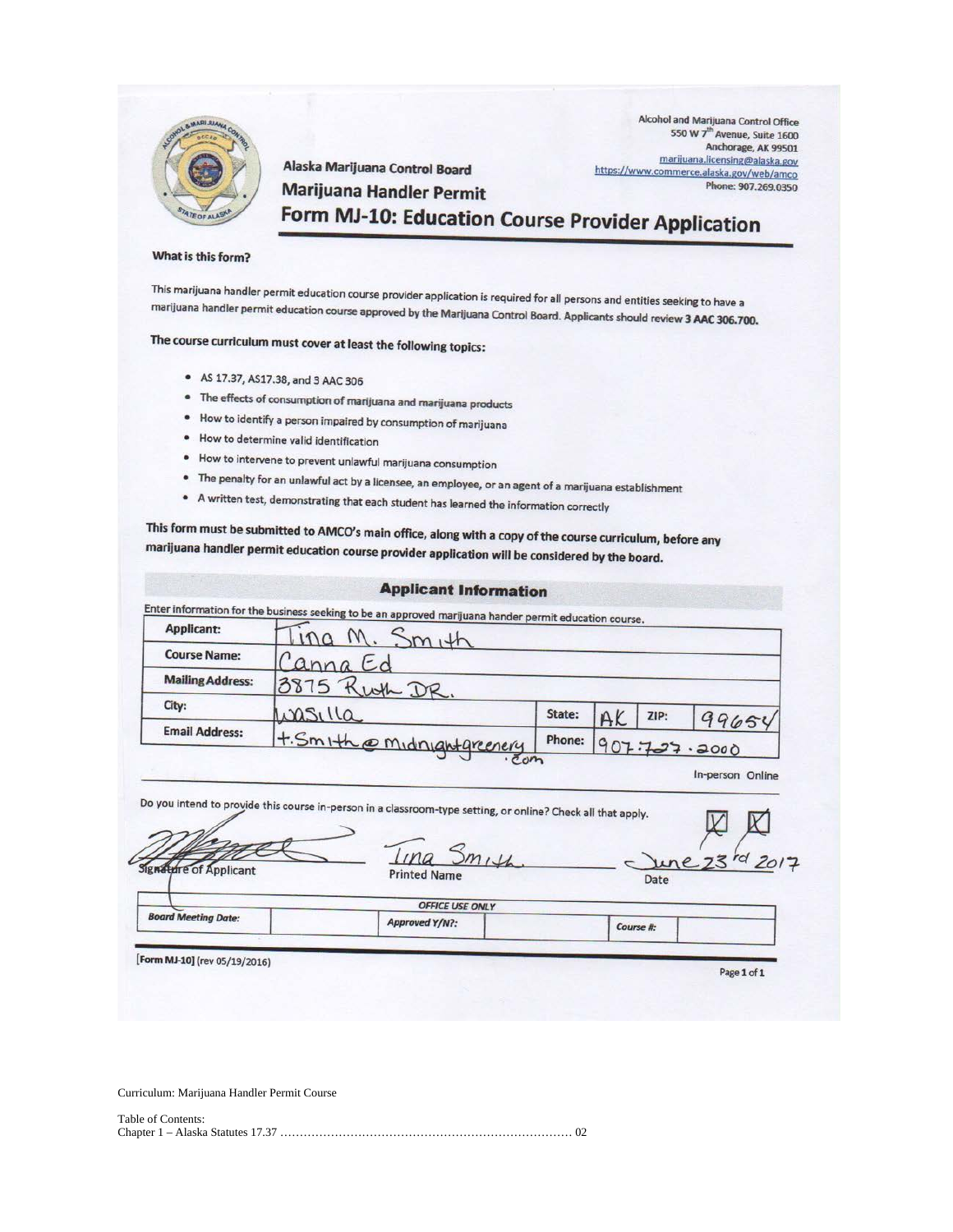

#### **Curriculum: Marijuana Handler Permit Course**

#### **Table of Contents:**

| Chapter 1 - Alaska Statutes 17.37                                          | 02 |
|----------------------------------------------------------------------------|----|
| Chapter 2 – Alaska Statutes 17.38                                          | 03 |
|                                                                            | 05 |
| Section A - Article 1: Licensing                                           | 05 |
| Section B - Article 2: Local Option                                        | 07 |
| Section C - Article 3: Retail Marijuana Stores                             | 07 |
| Section D - Article 4 Marijuana Cultivation Facility<br>                   | 09 |
| Section E – Article 5 Marijuana Product Manufacturing Facility<br>$\cdots$ | 10 |
| Section F - Article 6 Marijuana Testing Facility                           | 12 |
| Section G – Article 7 Operating Requirements for Marijuana Establishment   | 13 |
| Section H – Article 8 Enforcement: Civil Penalties                         | 15 |
| Section I – Article 9 General Provisions                                   | 16 |
| Chapter 4 - Getting familiar with marijuana and marijuana products         | 18 |
| Chapter5 - ID's and penalties.                                             | 19 |
| <b>Exam Question Bank (W/ Answer Key)</b><br><b>Attachment 01</b>          |    |

**Objective**: To educate anyone and everyone involved in the marijuana industry to all pertinent information regarding the history, statutes, regulations, effects, and penalties involved in the marijuana industry. This is to ensure that all industry members from owners to bud tenders are familiar with the laws, regulations, effects, and penalties of the marijuana industry.

**Compliance**: Mandatory.

**Time Allotment**: Six (6) hours

#### **Implementation**:

This course will be offered in two (2) types:

- An online course that will be completed at the student's pace with a quiz after each section to ensure student is understanding and retaining the course materials.
- A classroom-setting will provide personal instruction with discussion as well as question and answer periods. It will be offered in six (6) hours of classroom and exam time with an hour lunch.

Both courses will have pictures/videos along with other visual aids to help with the retention of information.

Both courses will require the same test be completed at the end of the course.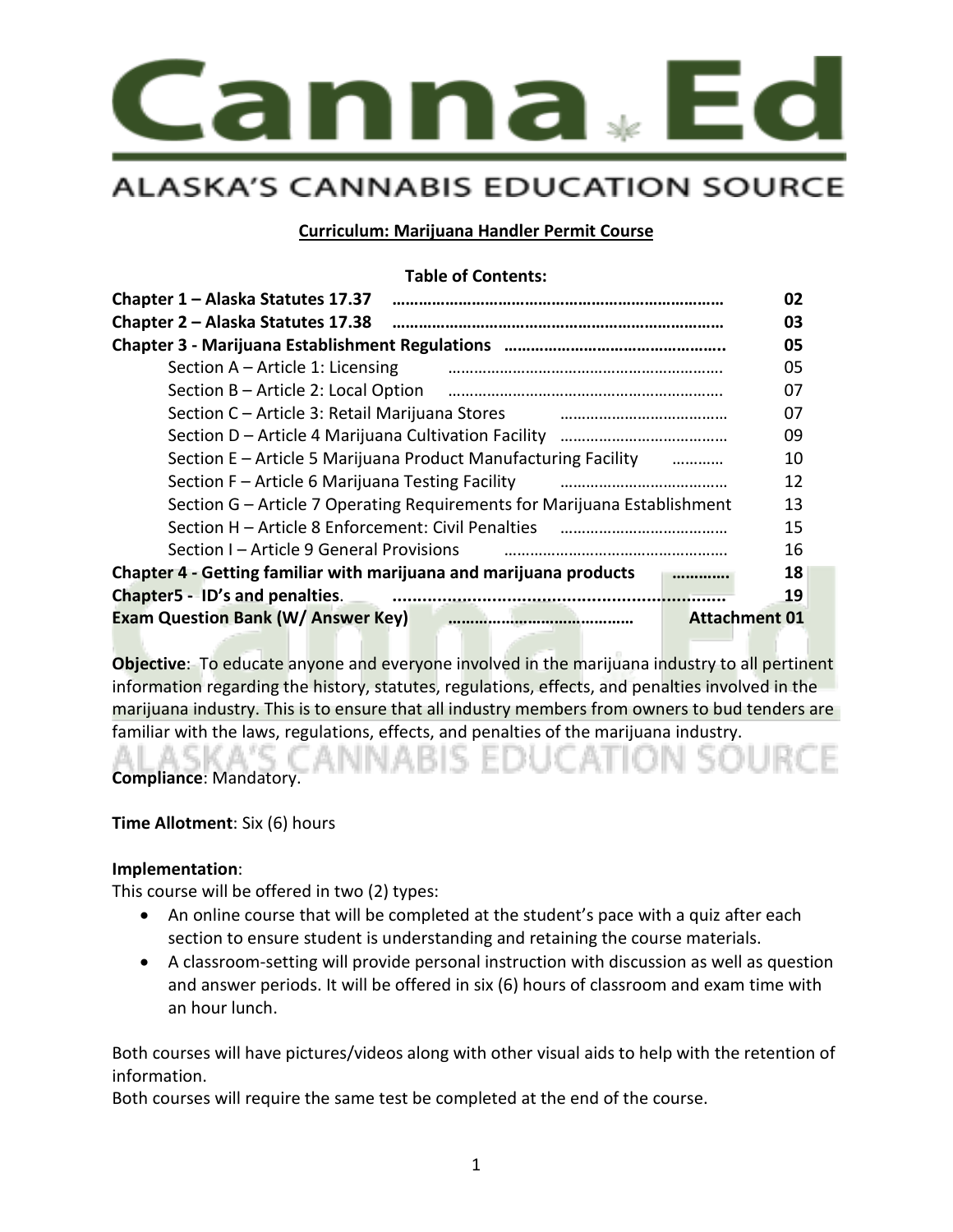

#### *CHAPTER 1: AS 17.37 medical uses of marijuana*

#### **37.010 Medical uses of marijuana**

- Registry: access &requirements,
- Caregivers: requirements &restrictions
- Time limits, ID's, denial, and changes
- Penalties, revocations, and violations
- Re-evaluate requirements

#### **37.030 Privileged medal use of marijuana**

• Patient, caregiver, physician protections

#### **37.040 Restrictions on medical use of marijuana**

- Patient/caregiver restrictions
- Violations and penalty period
- Protected area from marijuana use no medical use accommodations required

#### **37.060 Additional debilitating medical conditions**

- Petition to add conditions
- List of current conditions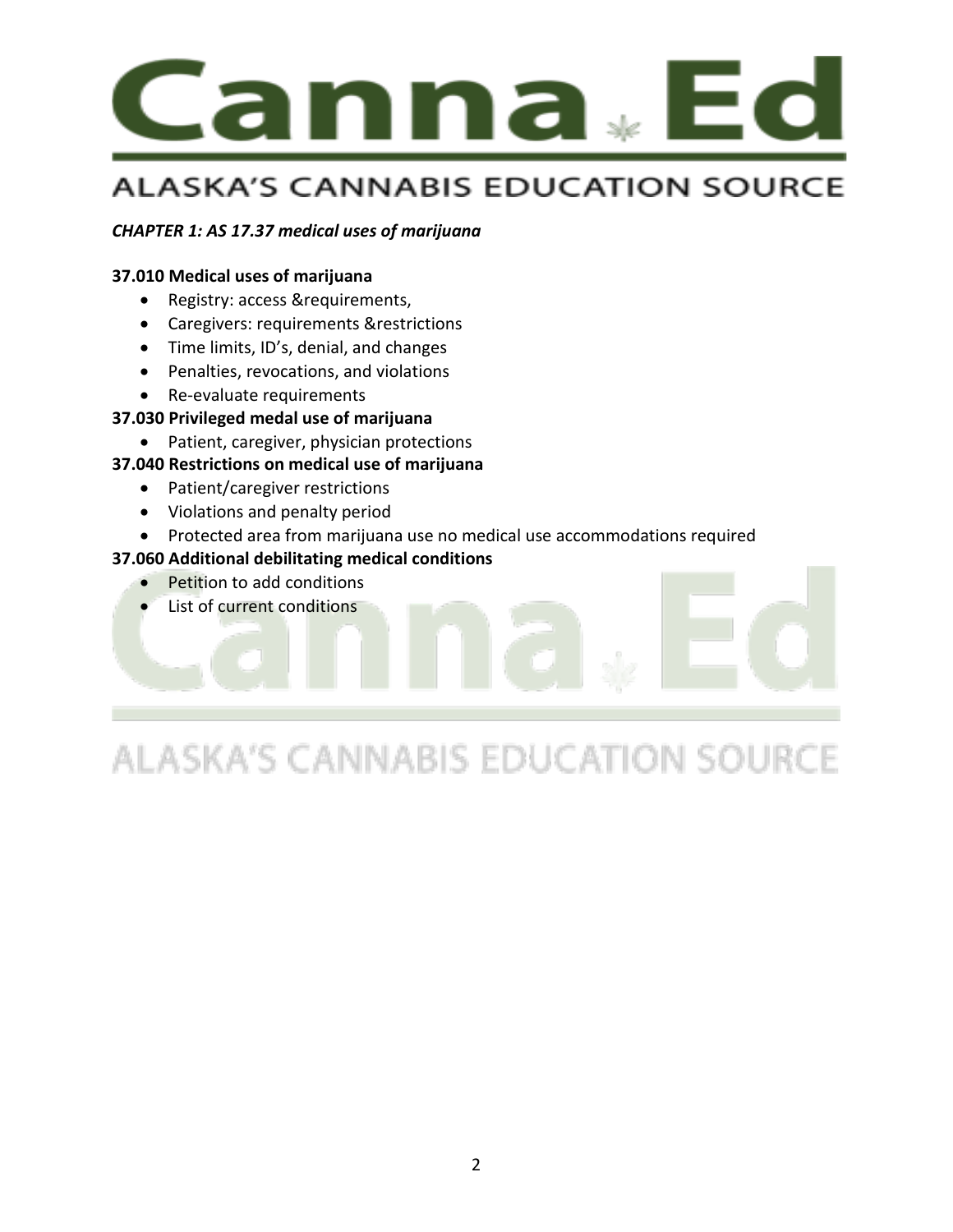

#### *CHAPTER 2: AS 17.38 REGULATIONS OF MARIJUANA*

#### **38.010 Purpose and findings**

- Reasons listed for legalization
- Regulate for health and safety
- No change to right to privacy
- No requirements to break federal law

#### **38.020 Personal use of marijuana**

- List of offenses no longer criminal
- **38.030 Restrictions on personal cultivation; penalty**
	- Personal cultivation restrictions and penalties

#### **38.040 Public consumption banned; penalties**

• Public consumption laws and penalties

#### **38.050 False identification; penalties**

• False ID Restrictions and penalties

#### **38.060 Marijuana accessories authorized**

• Accessories permitted

#### **38.070 Lawful operations of marijuana related facilities**

- Permissible activities for marijuana establishments
- Permissible activities for licensees, agents, and employees
- Prohibited acts for licensees, agents, and employees
- Leasing of property and local government rights

#### **38.080 Marijuana control board; appointments and qualifications**

- State departments, the board, and its role
	- Board member's qualifications and restrictions

#### **38.091 Terms of office, chair**

• Requirements in terms, appointments, vacancies, and chair position

#### **38.101 Per diem &expenses**

• Volunteer board, per-diem, and travel expenses

#### **38.111 Meetings**

- Requirements for meeting location and times
- Quorum requirements
- Majority required actions by the board

#### **38.121 Powers & duties of the board**

- Board controls and enforces
- Board staff
- Notifications to licensees, regulations changes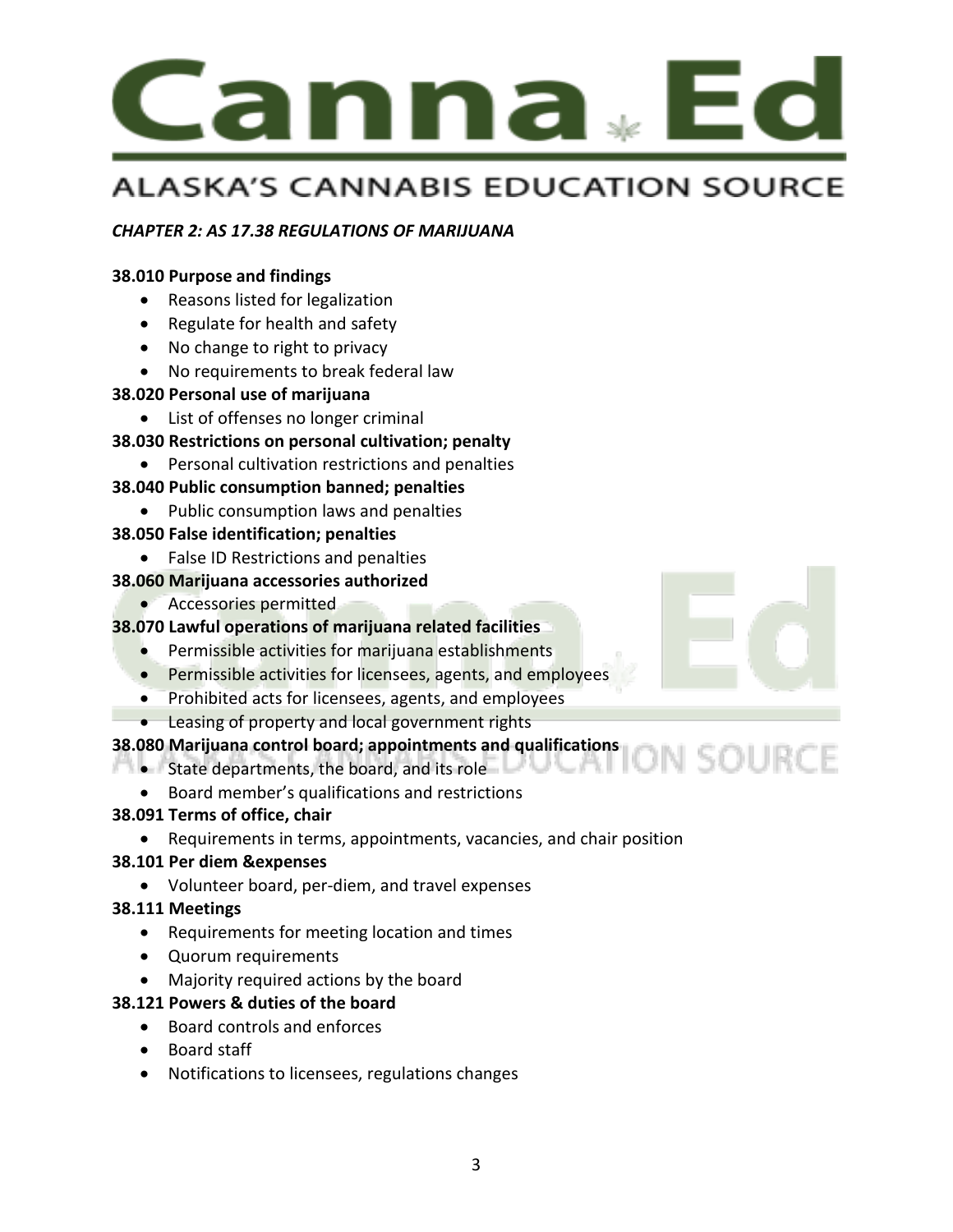

#### **38.131 Enforcement powers**

- List of those with enforceable powers
- **38.140 appointment and removal of director**
	- Who appoints director
	- Who the director serves
	- Requirements for removal

#### **38.150 Duties of Director**

• Directors duties and list of board ordered actions

#### **38.190 Rule making**

- Parameters regulations must be created under
- Consumers privacy protected

#### **38.200 Marijuana establishment and registration**

- Application submission requirements, and renewals
- Dates to accept applications
- Board requirements to local governments
- Board required response time
- Local government, limits and inputs
- Written notice of denial

#### **38.210 Local control**

- Local government prohibition
- Local government creation of stricter regulations and fees
- Local government create regulatory authority procedures
- Local government action that can be taken and requirements in ordinance

#### **38.220 Employers, driving, minors, and control of property**

- No requirements to change drug policies in work place
- No change in driving laws
- No minors
- May still be prohibited on any property

#### **38.230 Impact on marijuana laws**

• No change to medical marijuana laws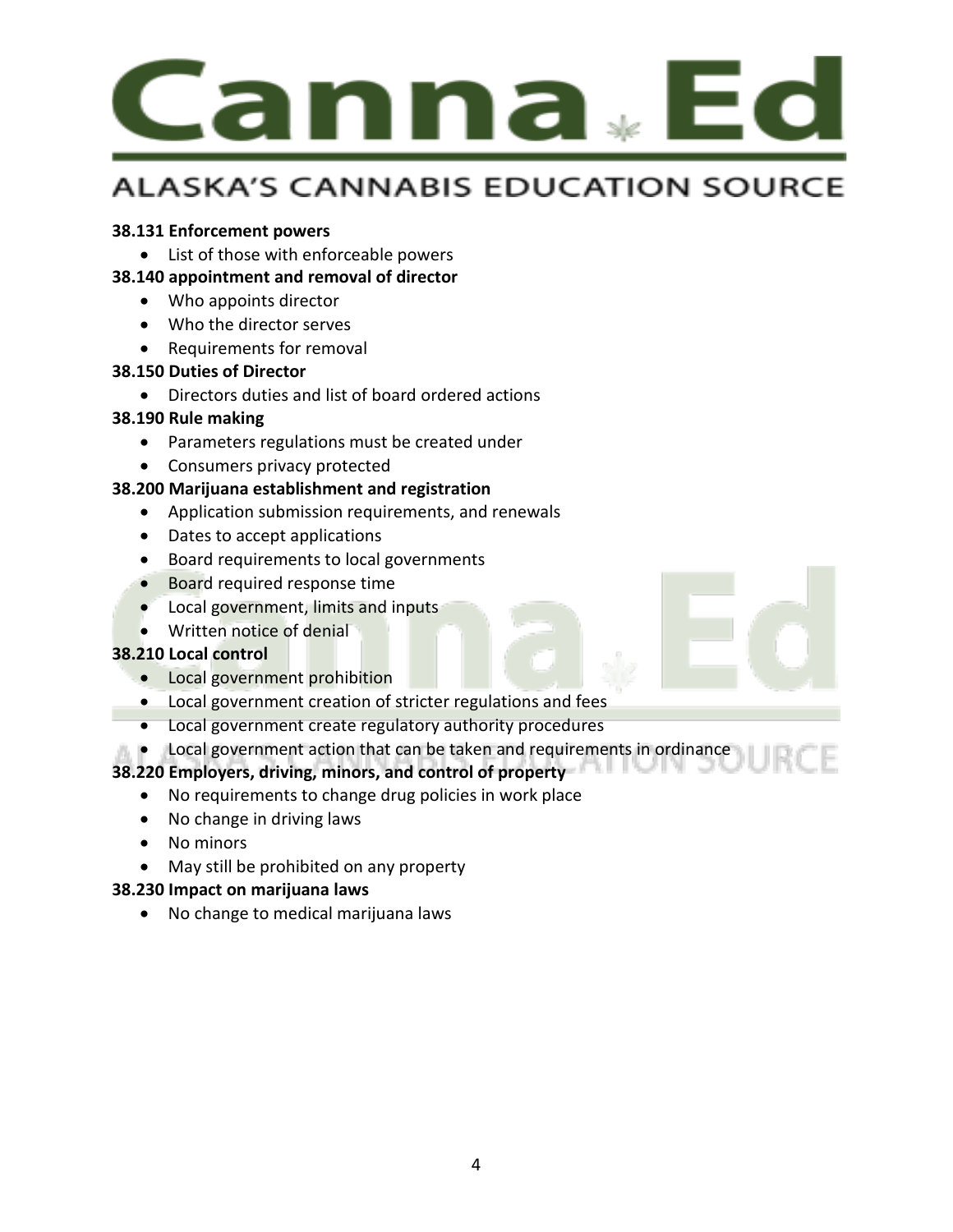

#### *Chapter 3: MARIJUANA ESTABLISHMENT REGULATIONS*

**A) Article 1: Licensing**

#### **3 AAC 306.005-.100**

#### **.005 License required**

• Four (4) marijuana license types

#### **.010 License restrictions**

- Setback requirements from protected areas
- Prohibited areas
- Local government creating protected areas
- List of prior convictions prohibited from obtaining a license

#### **.015 License conditions**

• Conditions required of a marijuana establishment license owner

#### **.020 Application for a new license**

- Requirements on a license application
- How to submit a license application
- Who may be on a license type
- Who is required to be on a license application

#### **.025 Application procedure**

- Public notice procedures
- Who receives a copy of application and notices
- What happens once deemed complete, incomplete, notifications and time periods

#### **.030 Petition for license in area with no local government**

• Requirements for notices and signature gathering parameters in area with no local government

#### **.035 Application for a renewal**

- Dates and deadlines
- What renewal applications must contain
- Delinquencies, expirations dates, and requirements after

#### **.040 Ownership change to be reported**

• Ownership requirements to notify board of change

#### **.045 Application for transfer of a license to another person**

- Requirements for transfer of ownership
- Who the board notifies of application

#### **.050 Relocation of licensed premises not allowed**

• License is only valid on current location, nontransferable on location.

#### **.055 Criminal justice information and records**

• Finger printing requirements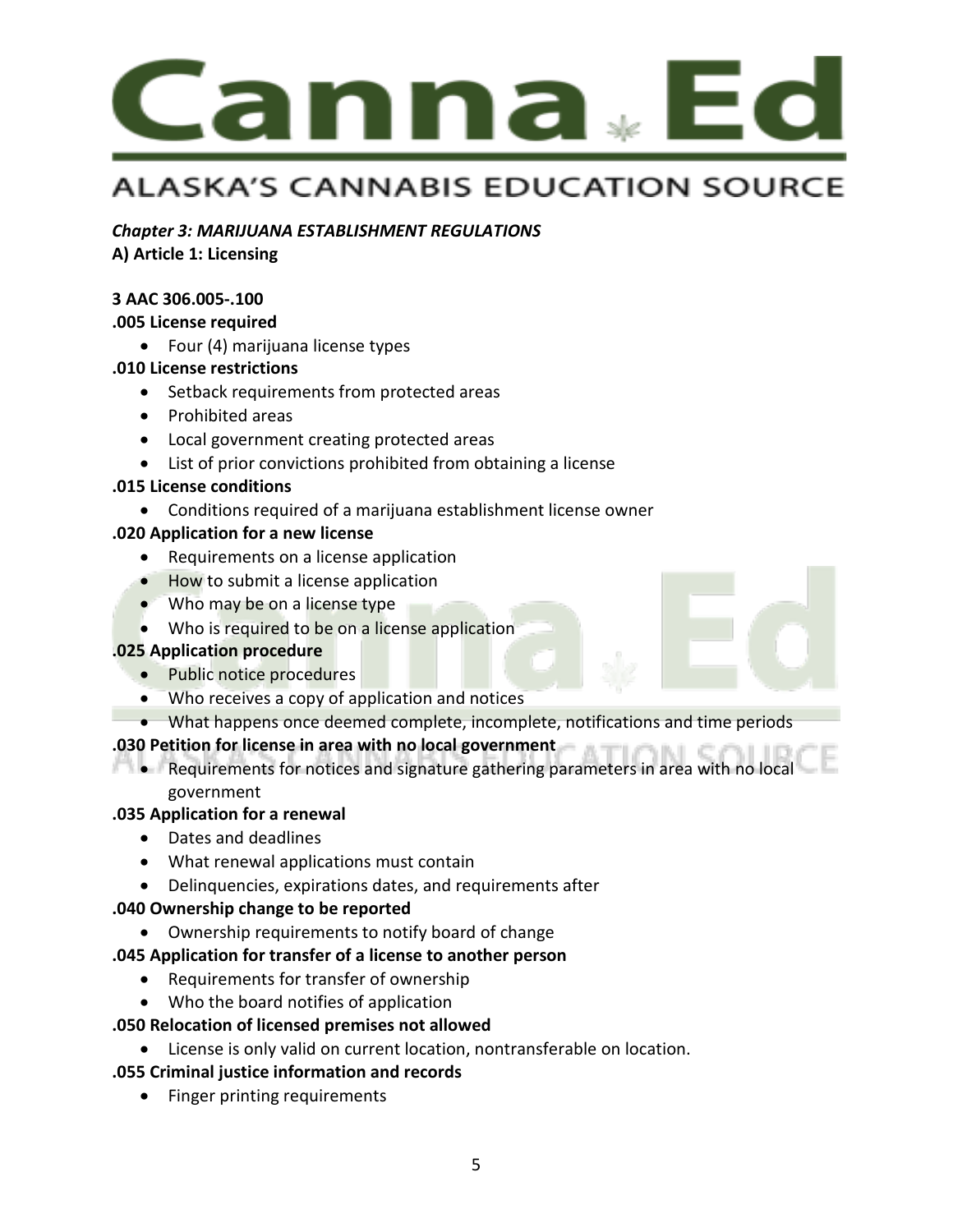

#### **.060 Protest by local government**

- Time limits on requirements for local governments protest
- How the board reacts to a protest
- Local government conditions
- Enforcement of local conditions

#### **.065 Public participation**

• How a member of the general public objects to a license

#### **.070 Hearing on public protest**

• The board, public hearings and notices

#### **.075 Procedure for action on license application**

- Time limits on deny, grant, and protest
- Agenda for meetings
- Objections, protests, public, hearing, public testimony and boards consideration

#### **.080 Denial of license application**

- Conditions for automatic denial of application
- Conditions for automatic Denial of renewal
- Conditions for automatic denial of transfer
- written explanation of denial

#### **.085 Informal conference**

- Guidelines for informal conference
- Timeframe to request formal hearing

#### **.090 Formal hearing**

- Notice of defense
- Notice of defense<br>• Formal hearing and who conducts it  $\textsf{EDUCATION}$  SOURCE

#### **.095 Appeals**

• Superior court

#### **.100 Fees and Refunds**

- New, renewal, and transfer fees
- Change fees
- License type fees
- Late fees and penalties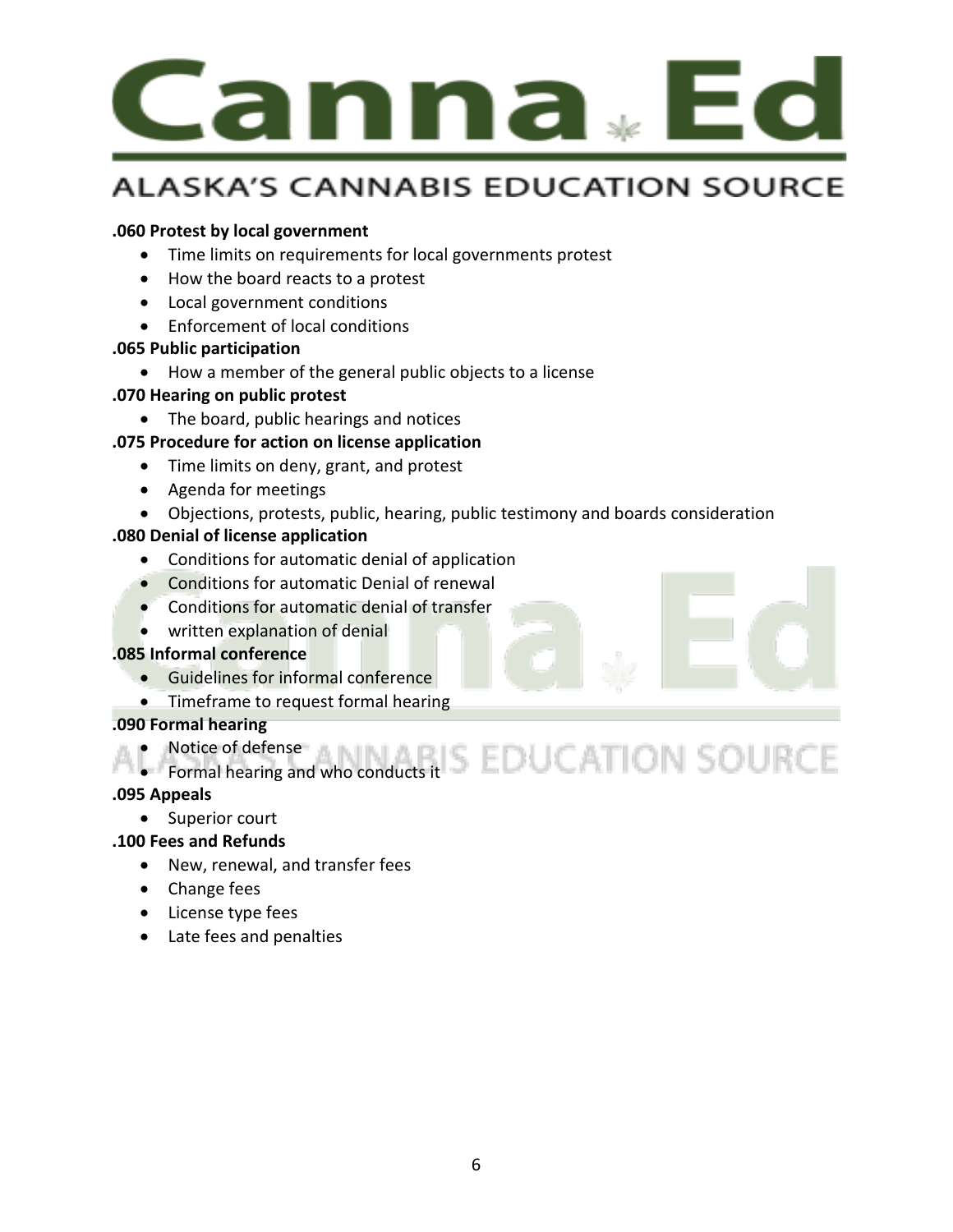

**B) Article 2: Local option**

#### **3 AAC 306.200-.260**

#### **.200 Local option**

- Who can adopt prohibition
- How a prohibition is created
- No prohibition on personal use

#### **.210 Change of local option**

• How to change local option

#### **.220 Removal of local option**

- When local option is removed
- How board prioritizes licensees previously under local option

#### **.230 Procedure for local option election**

#### • Procedures for election of local option regulations

#### **.240 Prohibited of importation of purchase after election**

- No importation of product for purpose of sale
- May be transported through areas with 0 distribution
- Must contain manifest

#### **.250 Effect on licenses of restriction on sale**

- No issuing of licenses, renewals, or transfers inside prohibited area
- No issuing ten (10) miles of prohibited boundaries of unincorporated areas
- Ninety (90) days then license is void
- May be extended up to ninety (90) days if expires before the ninety (90) days grace
- $period A$   $\supset$   $\subset$   $A$   $N$   $N$   $A$   $D$   $D$   $\supset$   $\subset$   $D$   $\cup$   $C$   $A$   $\cap$   $\cup$   $N$

#### **.260 Notice of results of local option election**

• Board notifies Dept. of Law and Dept. of Public safety of election results

#### **C) Article 3: Retail Marijuana Stores**

#### **3 AAC 306.300-.360**

#### **.300 Retail Marijuana Store License Required**

- License required to sell
- How to obtain a license
- No other license type may own interest in a marijuana testing lab

#### **.305 Retail marijuana store privileges**

• List of privileges allowed a retail store

#### **.310 Acts prohibited**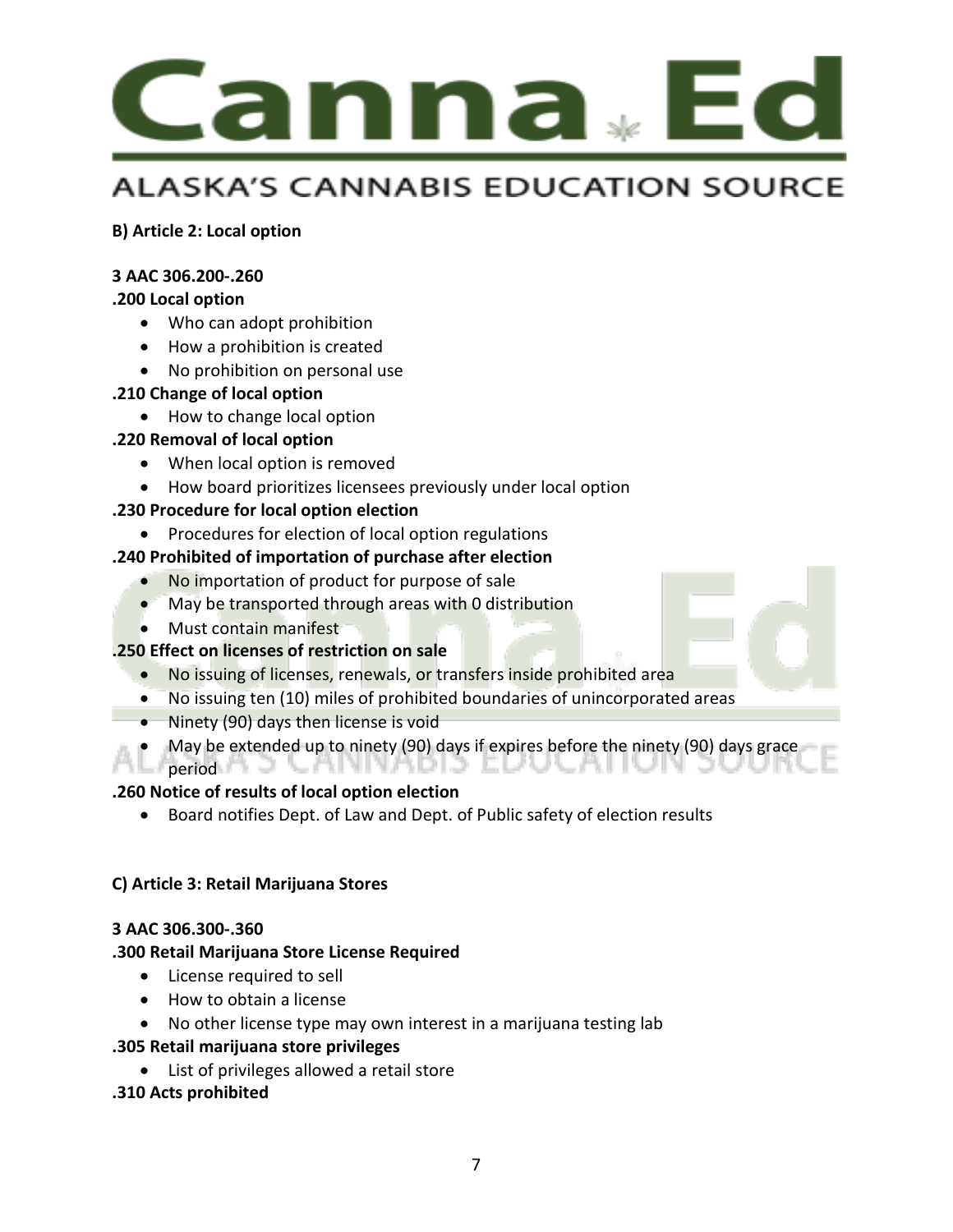# .anna

### **ALASKA'S CANNABIS EDUCATION SOURCE**

• List of acts prohibited by a retail establishment

#### **.315 Application for retail marijuana store license**

- What requirements are to be submitted with application
- **.320 Marijuana handlers permit requirements** 
	- Who is required to have a marijuana handlers permit

#### **.325 Access restrictions at retail Marijuana store**

- Sign requirements
- Restricted access requirements

#### **.330 Marijuana inventory tracking system**

- Every retail store required to use the stake tracking system the state uses
- Package, batch, or lot must be in the system until sale to consumer or destroyed
- Requirements for inputting deliveries into tacking system
- Must have transport manifest on deliveries
- Reconcile reports everyday
- Variances in amounts accounted for

#### **.335 Health and safety requirements**

• Same as required in all establishments, covered in article seven (7)

#### **.340 Testing required for Marijuana and Marijuana products**

• Required testing for all marijuana and products sold

#### **.345 Packing and labeling**

- Packaged and labeled according to requirements
- Exit packaging
- Additional labels required of retail stores

#### **.350 Identification required to prevent sale to persons under 21**

- ID required
- **.355 Limits on quantities sold**
	- 56,000mg THC total

#### **.360 Restrictions of advertising of marijuana and marijuana products**

- Requirements for store signs
- What is prohibited to be advertised
- Where advertising is prohibited
- Prohibited giveaways and games
- Warnings required on advertising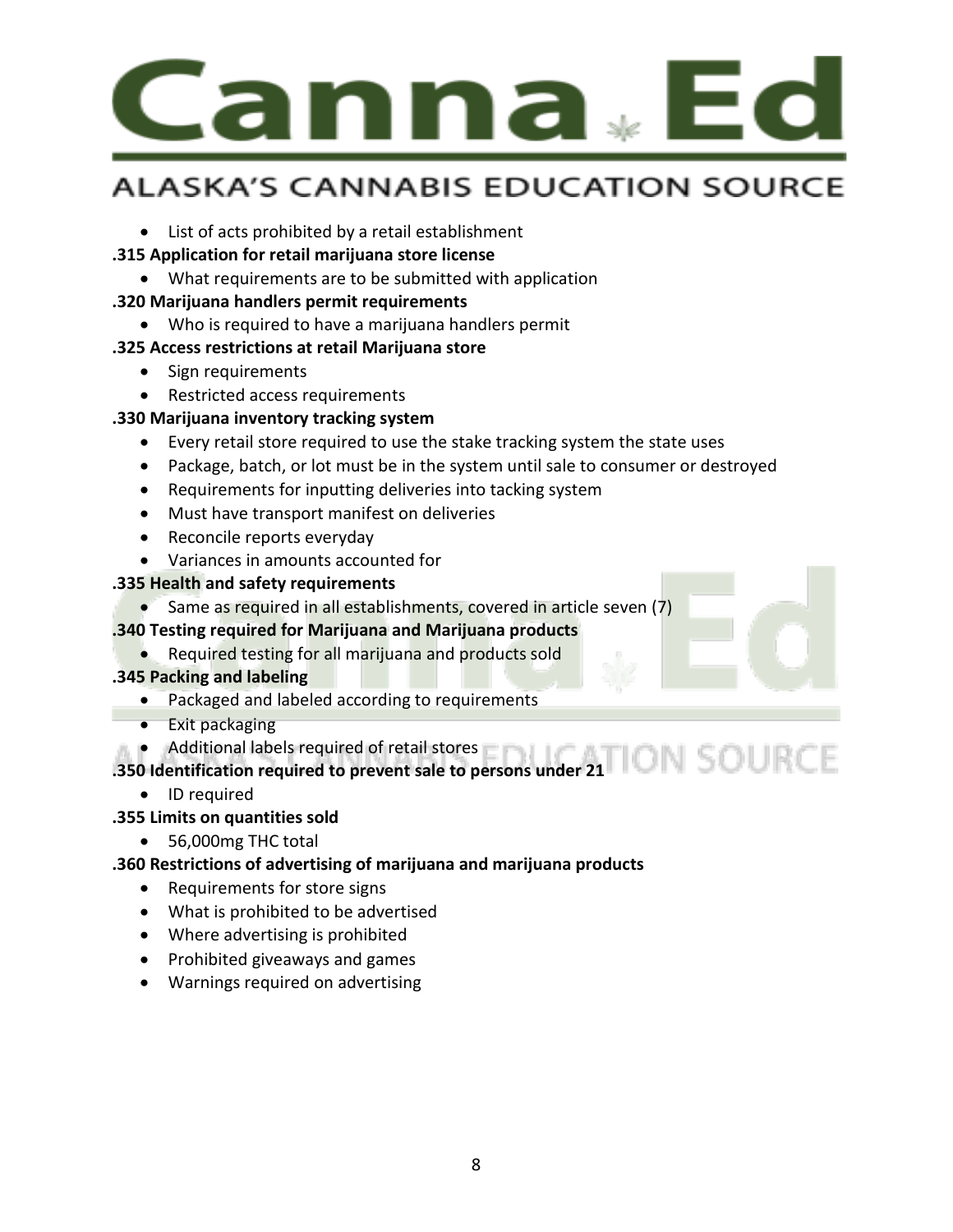

#### **D) Article 4: Marijuana Cultivation Facilities**

#### **3 AAC 306.400-.480**

#### **.400 Marijuana Cultivation facilities license required**

- No cultivation for purpose of sale without license
- Types of cultivation licenses
- What must be provided for license
- No ownership in testing facility

#### **.405 Standard marijuana cultivation facility privileges and prohibited acts**

- List of privileges
- Other license types allowable with parameters
- List of prohibited acts

#### **.410 Limited marijuana cultivation facility: privileges and prohibited acts**

• Same privileges as standard under 500 sq. ft.

#### **.420 Application for marijuana cultivation facility license**

- How to apply for a license
- What is required to be provided for a license

#### **.425 Marijuana handlers permit required**

• MJ Handlers Permit required for all

#### **.430 Restricted access**

- All operation in restricted access area
- Allowable structures and parameters
- Detection and observation parameters for general public
- Video surveillance requirements

#### **.435 Marijuana inventory tracking system**

- Requirements for state marijuana inventory tracking system
- Recording of all sales and transports in tracking system
- Recording of all samples in tracking system
- Recording of all disposals in tracking system
- •

#### **.440 Health and safety requirements**

- All standard requirements for all establishment types
- Cleanliness and sanitation requirements

#### **.445 Standards for cultivation and preparation**

• Scale requirements

#### **.450 Production of marijuana concentrates prohibited**

• Concentrate production prohibited without product manufacturing licenses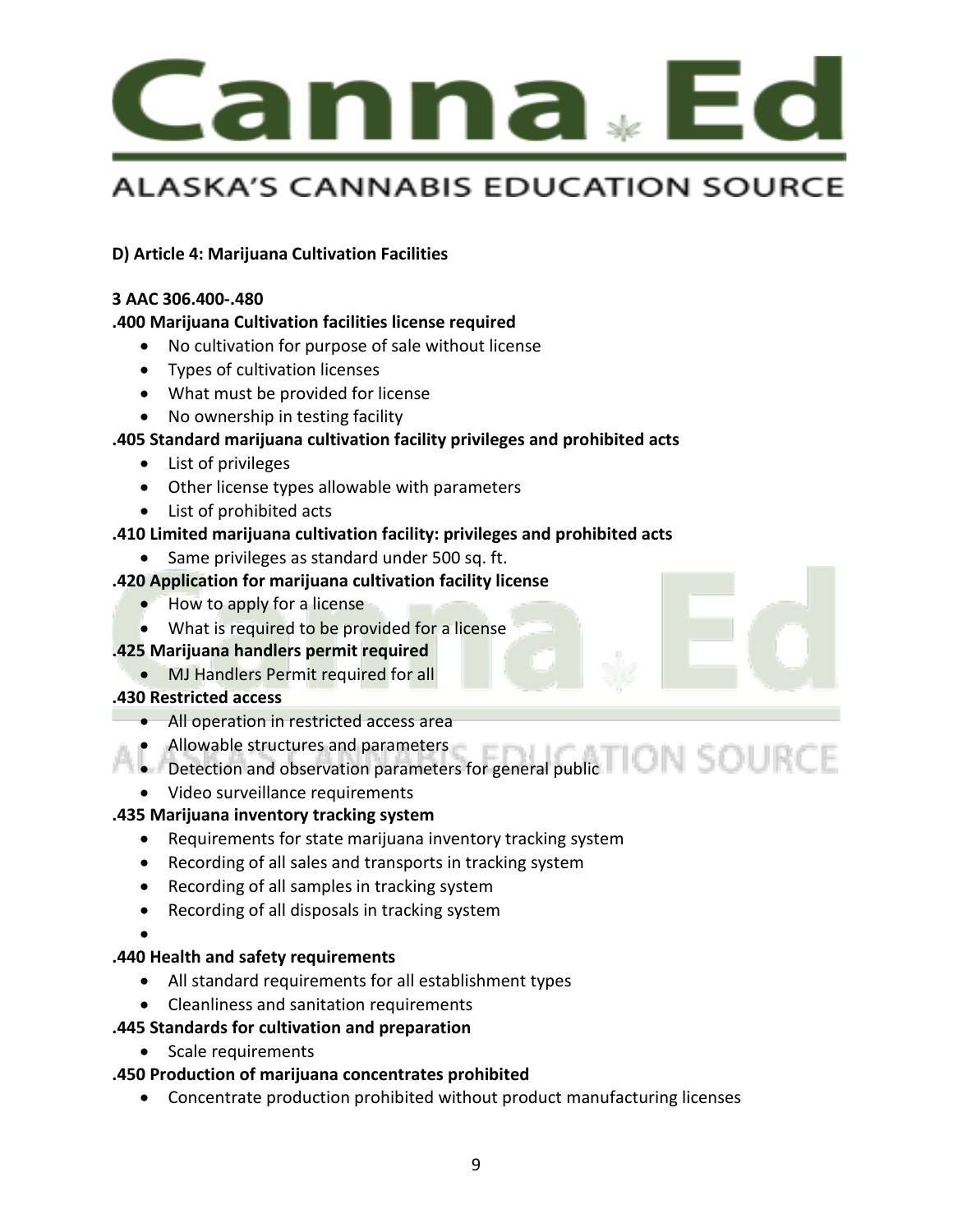

• Parameters required if other license is obtained

#### **.455 Required lab testing**

• Steps to collect, prepare, transport, and segregate samples required for testing

#### **.460 Samples**

- Samples for customer requirements
- Samples for retail store to ensure sale requirements

#### **.465 Random sampling**

- Board required sampling
- How samples are collected
- Who pays for samples tested

#### **.470 Packaging of marijuana**

- Requirements for size and labeling
- Transport and tracking

#### **.475 Labeling of marijuana**

- Labeling required for packaging to be sold directly to consumer
- "Organic" labeling prohibited
- Labeling required for wholesale packaging

#### **.480 Marijuana tax to be paid**

• Monthly reports

#### **E) Article 5: Marijuana Product Manufacturing Facility**

#### **3 AAC 306.500-.570**

#### **.500 Marijuana product manufacturing facility required**

• No extraction or production of concentrates for purpose of sale unless licensed

BIS EDUCATION SOURCE

- Public health, fire, safety, and tax in local area met
- No ownership in testing facility

#### **.505 Marijuana product manufacturing facility privileges**

• List of privileges

#### **.510 Acts prohibited at marijuana production manufacturing facility**

- List of prohibited acts
- Transport manifest required

#### **.515 Marijuana concentrate manufacturing facility license**

• List of privileges

#### **.520 Application for marijuana product manufacturing facility license**

• Required information to be provided for application process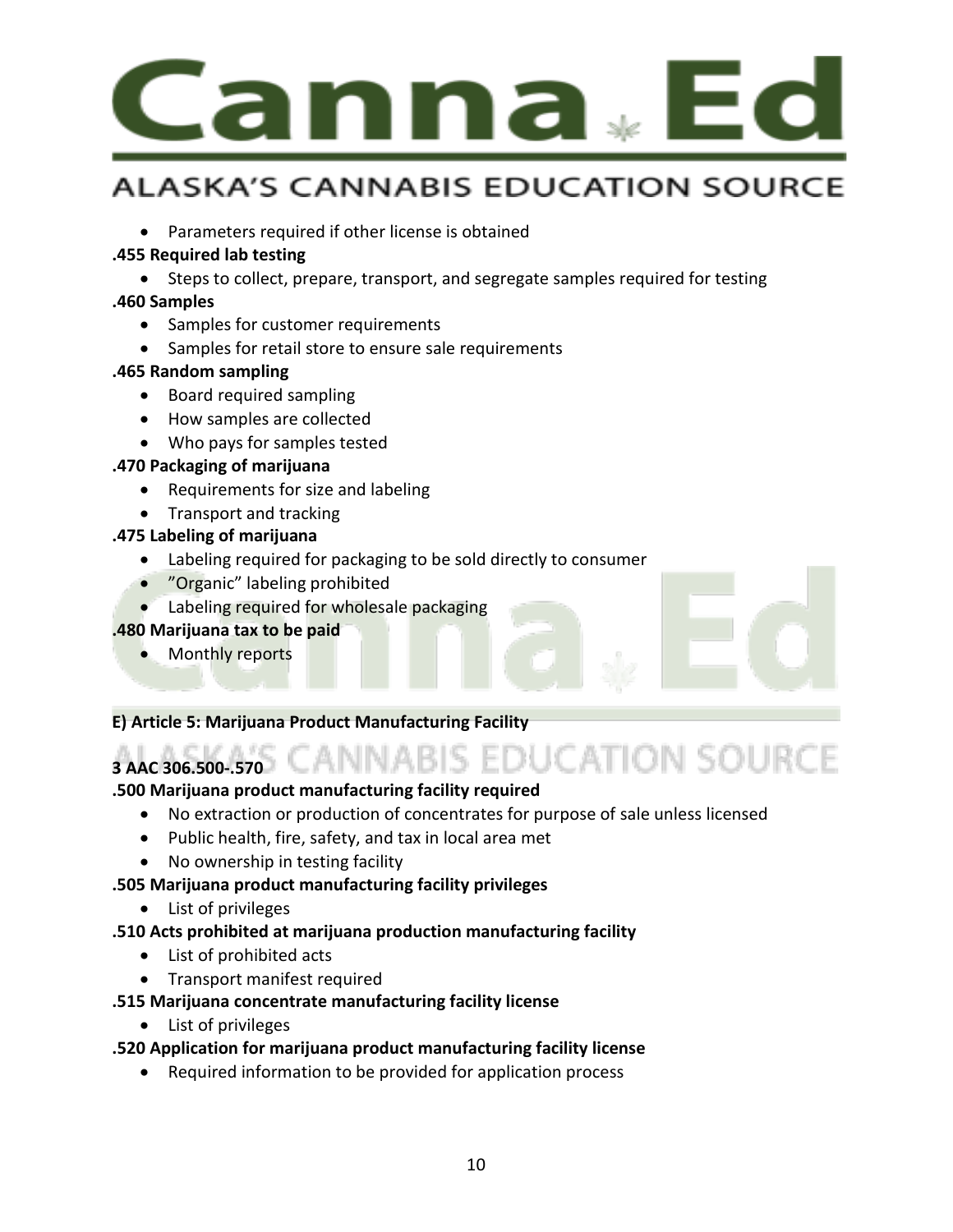

#### **.525 Approval of concentrates and marijuana products**

- Board approval required for all products
- How to receive approval for marijuana products
- Ingredient list requirements

#### **.530 Marijuana handlers permit and food safety worker training**

- Marijuana handlers permit required for all personal
- Food worker card requirements

#### **.535 Restricted access and storage areas**

- Extraction and manufacturing and restricted access requirements
- Video surveillance requirements
- Storage requirements

#### **.540 Marijuana inventory tracking system**

• Marijuana tracking system requirements

#### **.545 Health and safety standards**

- Required standards for all establishments
- Local kitchen related standards
- Inspection by board

#### **.550 Required lab testing**

- Parameters for collecting testing samples
- Segregation requirements

#### **.555 Production of marijuana concentrate**

- Development of standard operating procedure
- Bevelopment of allowable creation of concentrates
- Closed loop system requirements
- Acceptable non-solvent based methods
- Acceptable food grade solvents

#### **.560 Potency limits per serving and transactions for edible marijuana products**

• Limits on potency and serving size

#### **.565 Packaging of marijuana products**

- Requirements for packaging
- Transfer labeling and packaging requirements
- Marijuana tracking required on packaging
- Transport manifest

#### **.570 Labeling of marijuana products**

- Testing results requirements on labeling
- "Organic" restrictions
- Required statements on labels
- Wholesale labeling requirements



**ION SOURCE**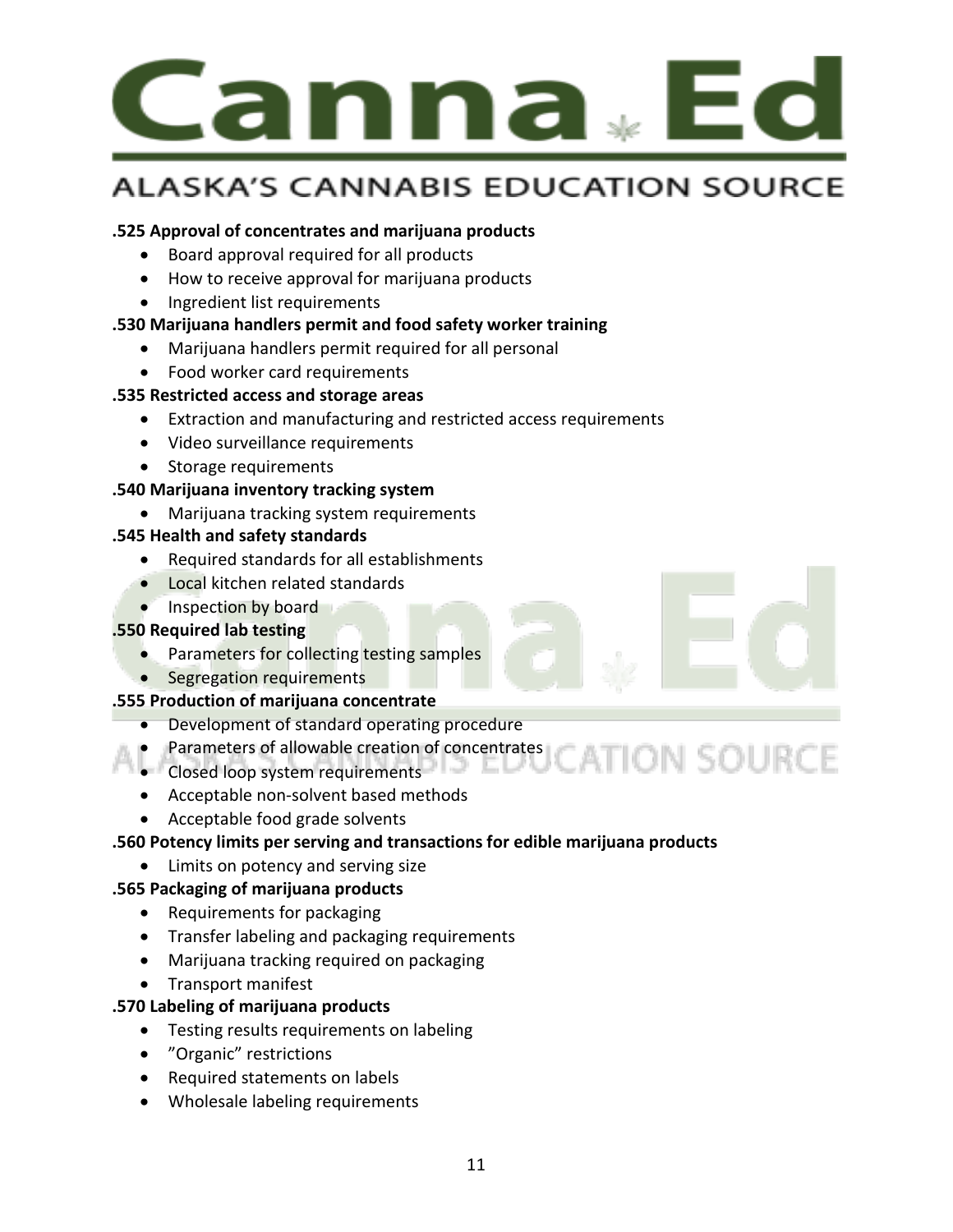

#### **F) Article 6: Marijuana Testing Facilities**

#### **3 AAC 306.600-.675**

#### **.600 Applicability**

- List of actions performed that require testing license
- Permitted testing for in house, non-label use by facilities

#### **.605 Marijuana testing facilities license required**

- License required for any testing that results are shared
- Hot to obtain license
- No ownership in any other license type

#### **.610 Marijuana testing facility privileges and prohibitions**

- Amounts allowed with tracking and paperwork
- Prohibited acts

#### **.615 Application 4 marijuana testing facility license**

- Standard facility application required
- Operations plan required
- Tests offered
- Ranges

#### **.620 Approval of testing facility**

- Board approval on competence for required testing
- Expectations for evaluations
- Parameters board will use to approve license
- No guarantee by board of testing results being accurate

#### **.625 Proficiency testing program**

• Once a proficiency program has been established the requirements that will be followed

#### **.630 Scientific Director**

• Director requirements and responsibilities

#### **.635 Testing methodologies**

- Required methodology requirements
- Lab practices "good"
- Inspections

#### **.640 Standard operating procedure manual**

- Written manual requirements for content
- Director requirements for approving and upkeep of manual

#### **.645 Laboratory testing of marijuana and marijuana products**

- General body of tests
- List of required tests for marijuana types
- Schedule of fees and sample sizes required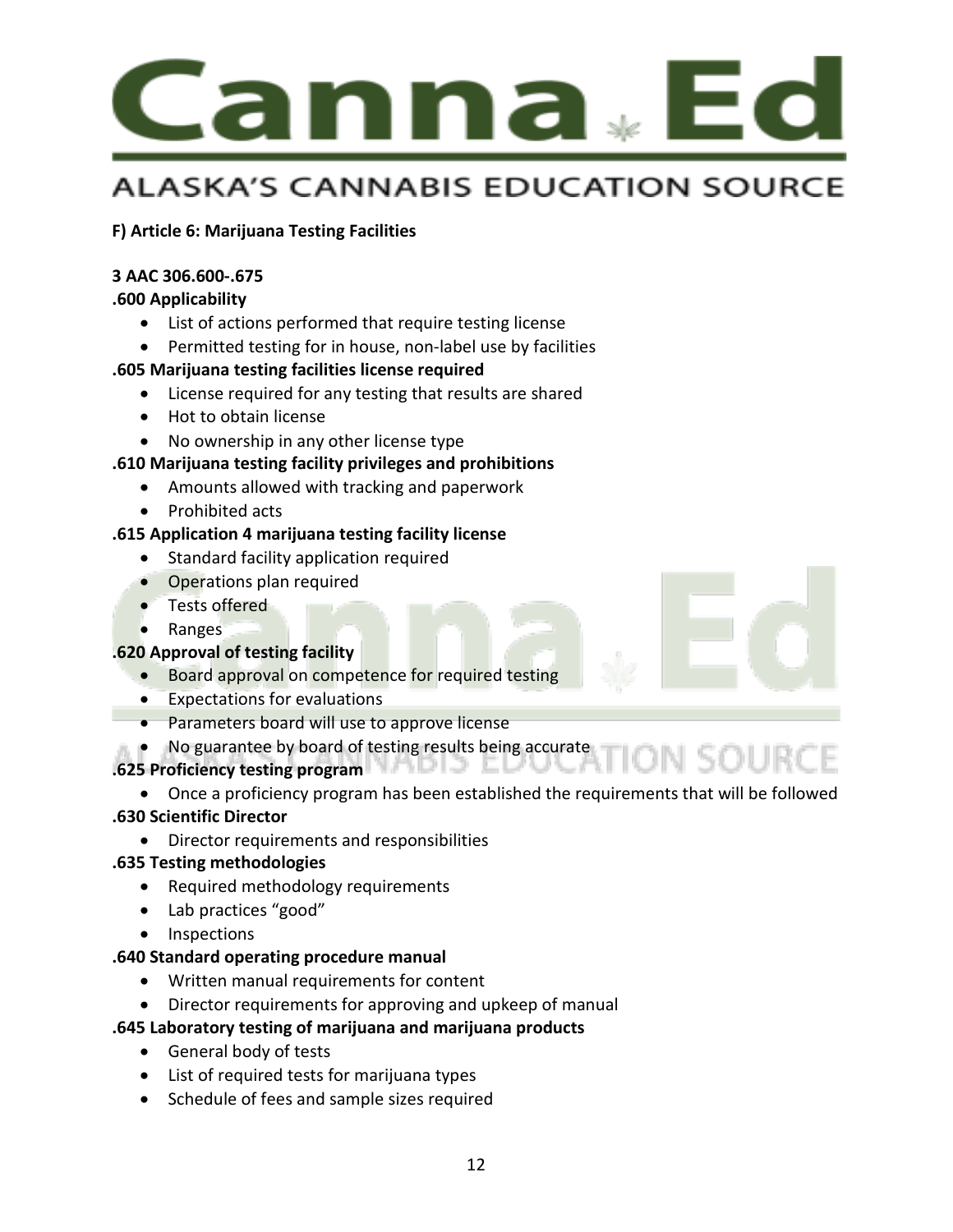

- Homogenous testing for edible
- List of microbials tested for
- List of residual solvents tested for

#### **.650 Chain of custody**

• Instruction manual for chain of custody requirements

#### **.655 Marijuana inventory tracking system**

• Inventory tracking system required

#### **.660 Failed materials; retest**

- Disposal of failed harvest batch requirements
- Board approval on processing failed harvest batch
- Further testing required

#### **.665 Supplemental marijuana quality testing**

- Possible testing for specific sample, batch, or package product required by board
- Testing facility requirements for supplemental testing

#### **.670 Reporting verification**

- Reporting requirements
- Final reports
- Amending final reports

#### **.675 Records retention**

• List of required records retained and length required

# **G) Article 7: Operating requirements for all marijuana establishments**

#### **3 AAC 306.700-.755**

#### **.700 Marijuana handlers permit**

- All personnel must obtain a marijuana handlers permit
- How to obtain one
- What course materials must cover
- Where to obtain card
- How long it is valid
- Requirements for possession of card
- Course review every three (3) years

#### **.705 licensed premise, alterations**

- Requirements for premises outline
- Space requirements
- License placement in view
- Change of floor plan require written approval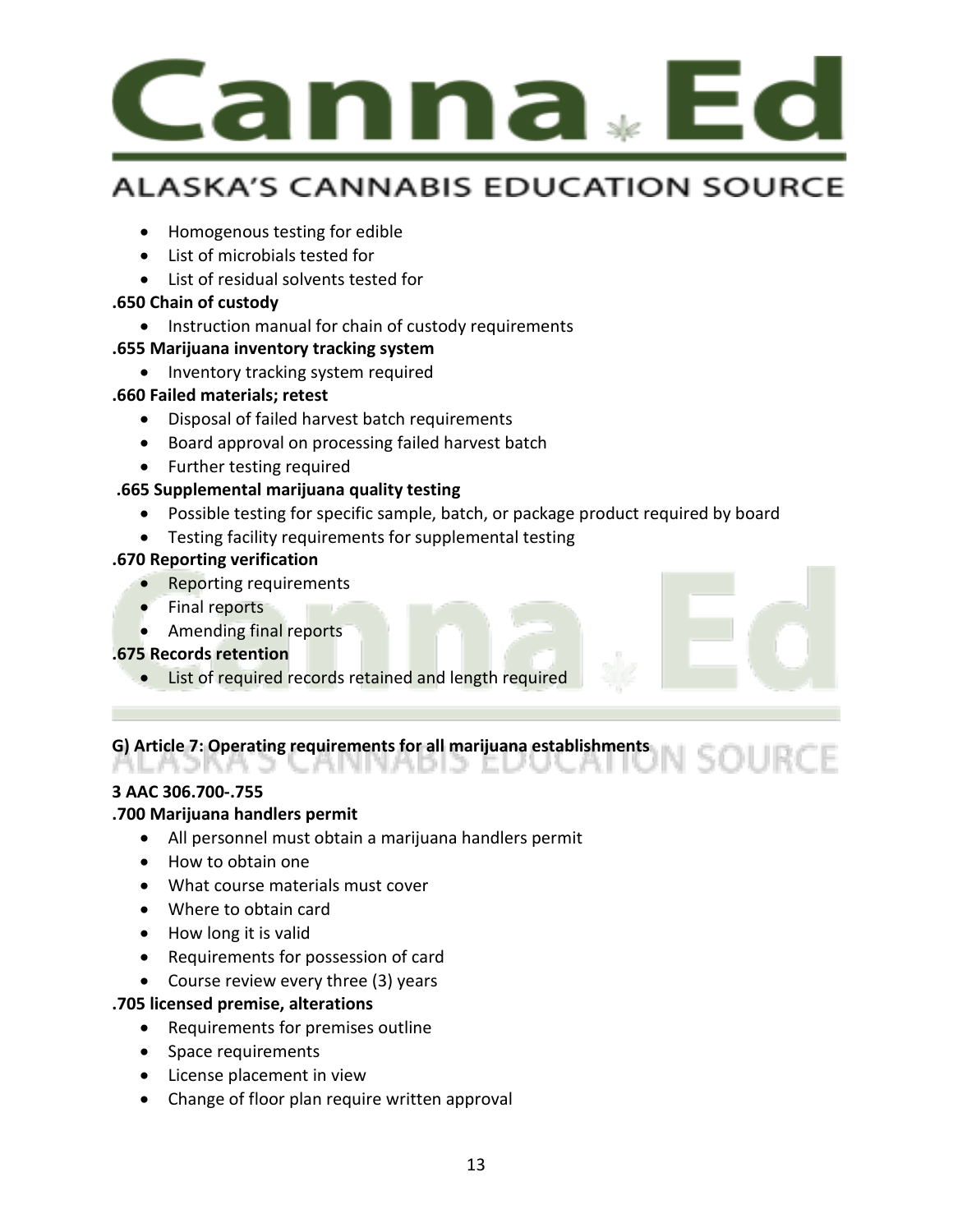

• Fee schedule for changes, and required proof required for changes

#### **.710 Restricted access area**

- Requirements for restricted access area
- Sign requirements for restricted access area
- Restrictions and parameters for visitors to restricted access area

#### **.715 Security alarm and lock standards**

- Badge required
- Lighting requirements
- Diversion plans
- Plans for emergent actions
- Lock requirements

#### **.720 Video surveillance**

- Required installation of video surveillance
- Required coverage
- Required storage of video

#### **.725 Inspection of licensed premises**

- Board or agent may have access for inspection purposes
- What is subject to inspection

#### **.730 Marijuana inventory tracking system**

- Requirements for all establishments and tracking systems
- All establishments will use scales that are certified

#### **.735 Health and safety standards**

- Subject to inspection by department ensuring public health and safety
- No sores, illness, infections
- Sanitations requirements
- Waste rubbish requirements
- Cleanliness and sanitary conditions
- Lighting requirements
- Storage
- Requirements for improperly stored and contaminated marijuana or marijuana products
- Inspections of accident sites
- Records maintained

#### **.740 Waste disposal**

- Requirements for waste disposal
- Except able methods, must be approved by board
- Surrendered product may be due destroyed by these methods

#### **.745 Standardized scales**

• Compliant with weight and measurements act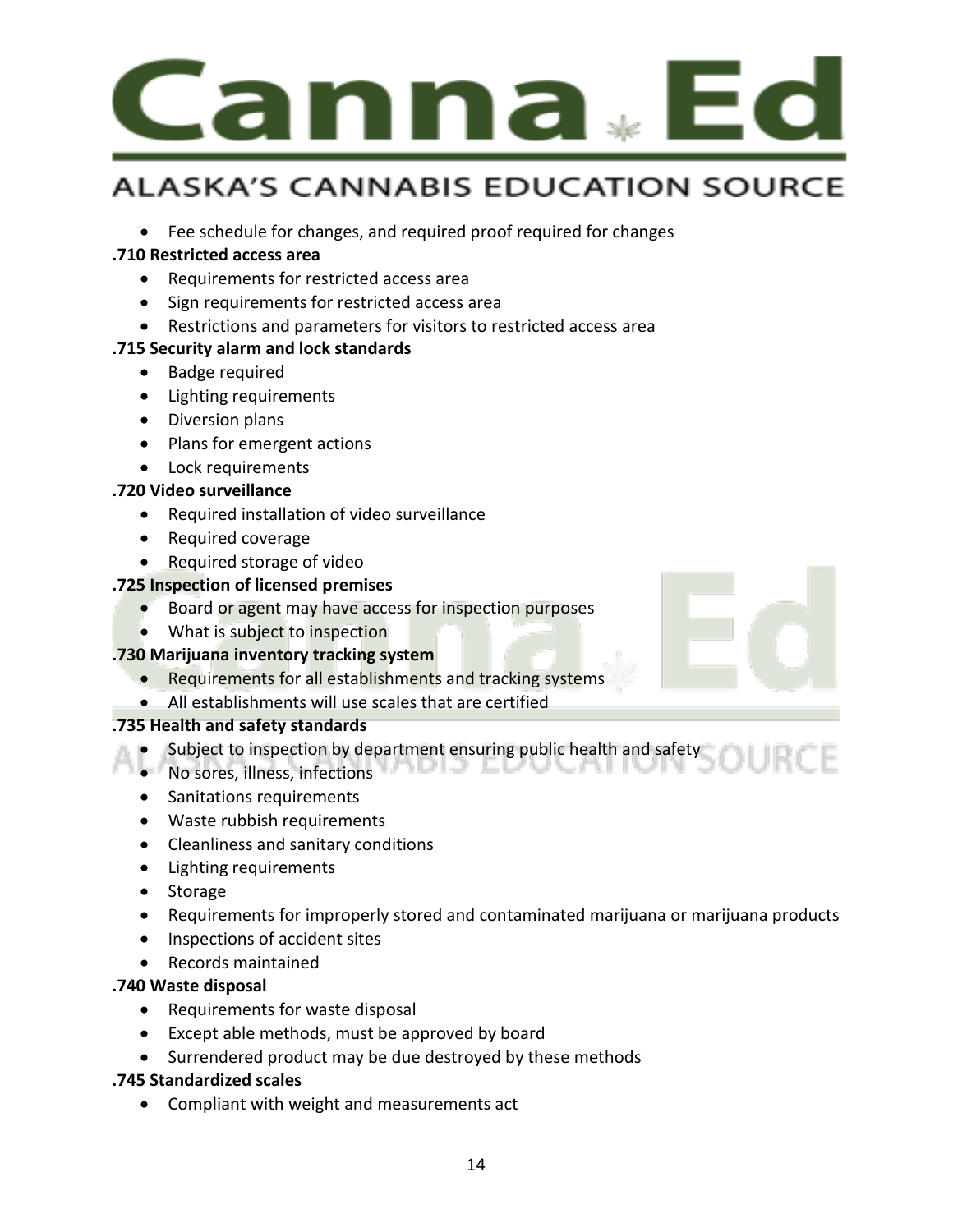

#### **.750 Transportation**

- What establishment may transfer to another establishment
- Who is responsible for preparing transfer
- Record of transport and requirements
- Conditions for marijuana and product during transport
- Receiving requirements
- Records of transport and maintains

#### **.755 Business records**

- Records required for all establishments
- Transactions
- Employees
- Business contact info
- Advertising records
- Diagrams
- Visitors
- Tax records
- Loss of records a violation
- Produce records at the request of the board
- Seed to sale tracking records

#### **H) Article 8: Enforcement; Civil penalties**

#### **3 AAC 306.800-.850**

#### **.800 Inspection and investigation**

- Inspection of premises
- Required cooperation

#### **.805 Report or notice of violation**

- Who may issue
- Consequences
- How they are issued
- What they must contain

#### .**810 Suspension or revocation of license**

- Parameters to suspend or revoke license
- Local government reporting

#### **.815 Suspension or revocation based on an act of an employee**

• Parameters in which a licensee will be held accountable for actions of employee

**INABIS EDUCATION SOURCE**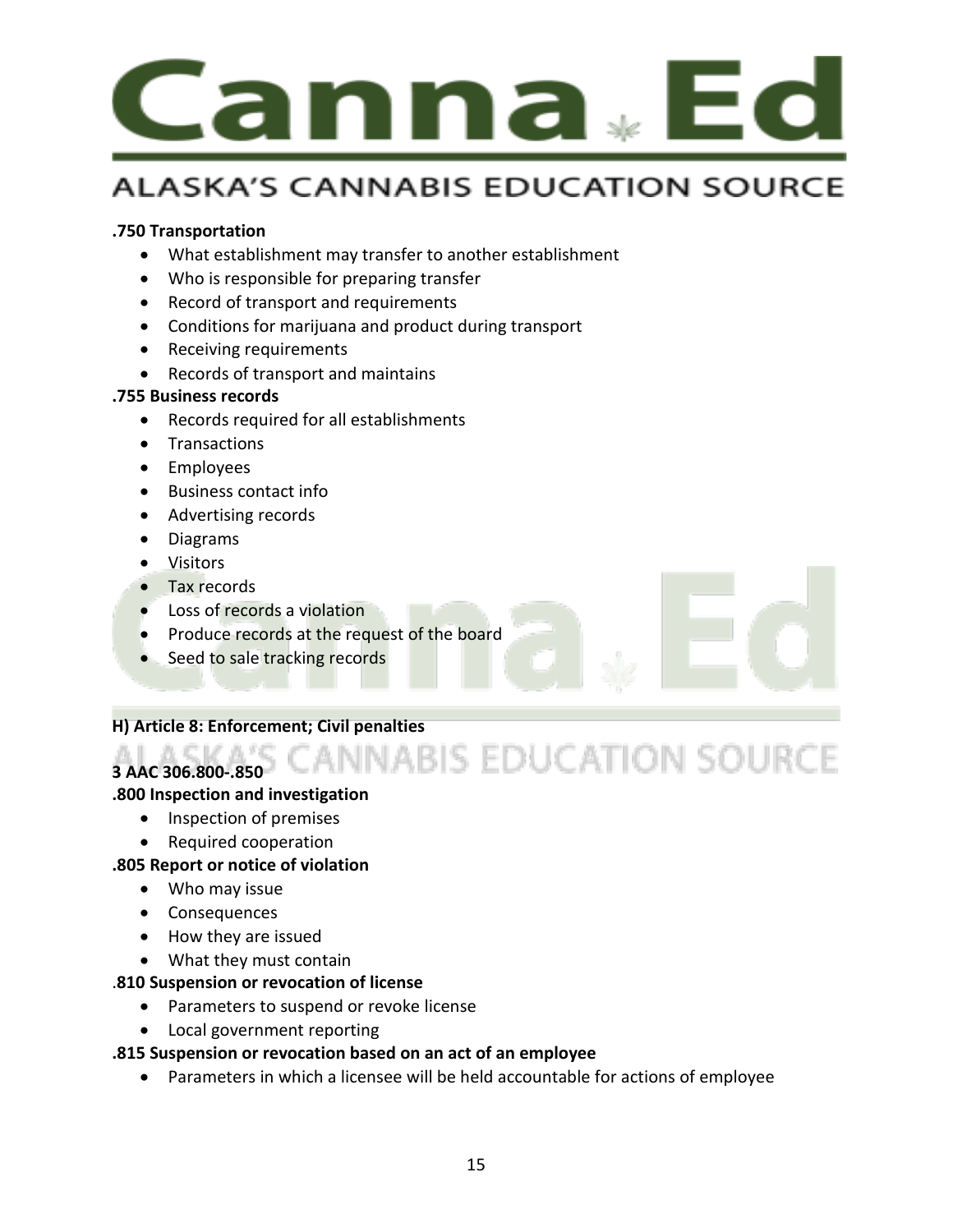

#### **.820 Procedure for action on license suspension or revocation**

• How to suspension or revocation is served and executed

#### **.825 Summery suspension to protect public health**

- Suspension for public safety
- Expedited hearing

#### **.830 Seizure of marijuana or marijuana product**

- Parameters for seizure of marijuana
- Tracking and storage of seized marijuana
- Plants in place

#### **.835 Hearing**

- Who can request a hearing
- Time limits for hearings
- Who conducts hearings

#### **.840 Civil fines**

- What violations are subject to fines
- Fine schedule

#### **.845 Appeals**

- What is appealable
- Superior court

#### **.850 Surrender or destruction of a license**

- Surrender on demand
- Vacates premises

# **Pestroyed license**<br>
ASKA'S CANNABIS EDUCATION SOURCE

#### **I) Article 9: General provisions**

#### **3 AAC 306.905-.920**

#### .**905 Public records**

- License applications are public record
- Trade secrets exceptions
- **.910 Refusal to sell marijuana**
	- Right to refuse service

#### **.915 Exercise of Authority**

- License liable
- Business performed by license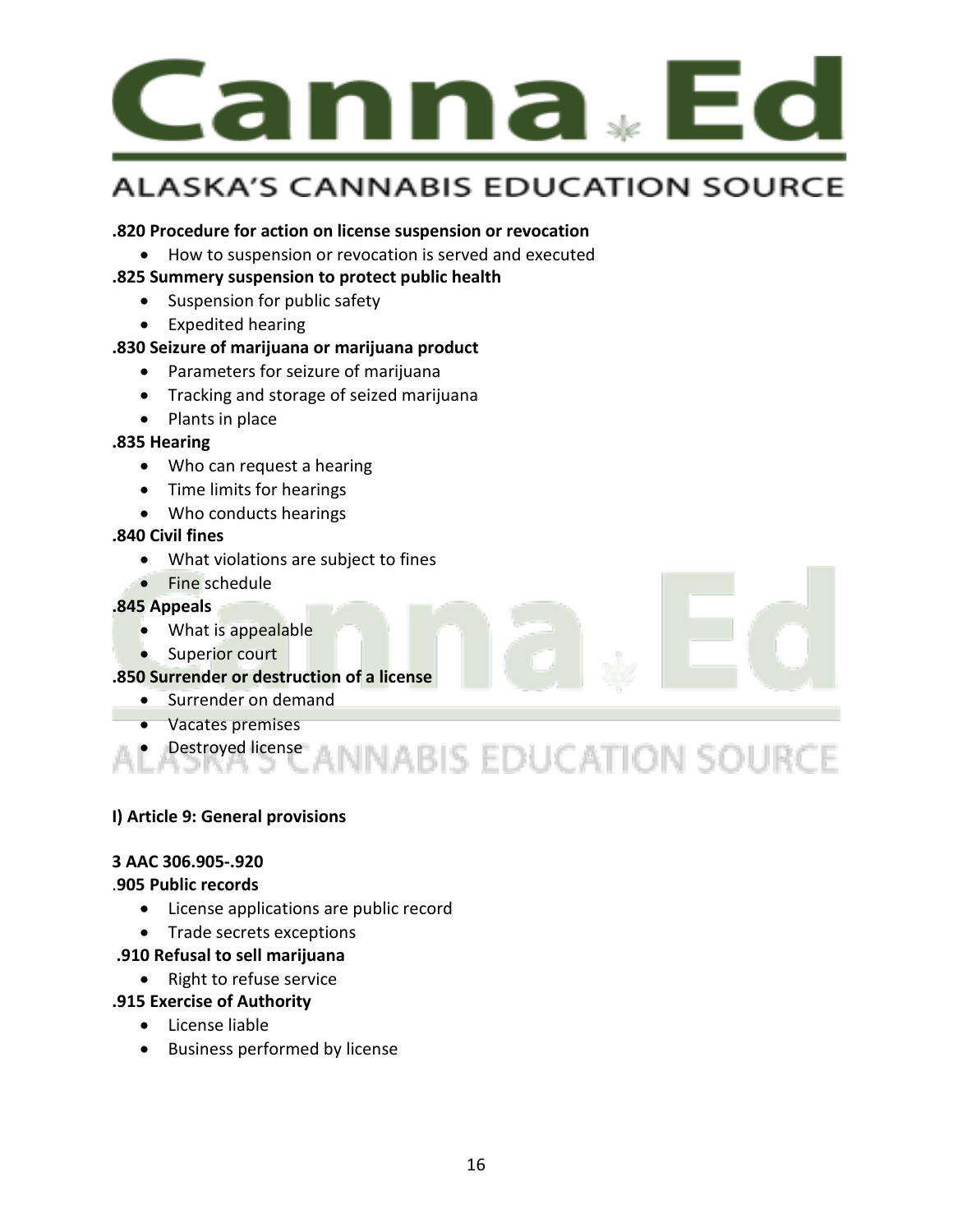

#### **.920 Death of a licensee**

- Cease operations
- Representatives
- Application transfer

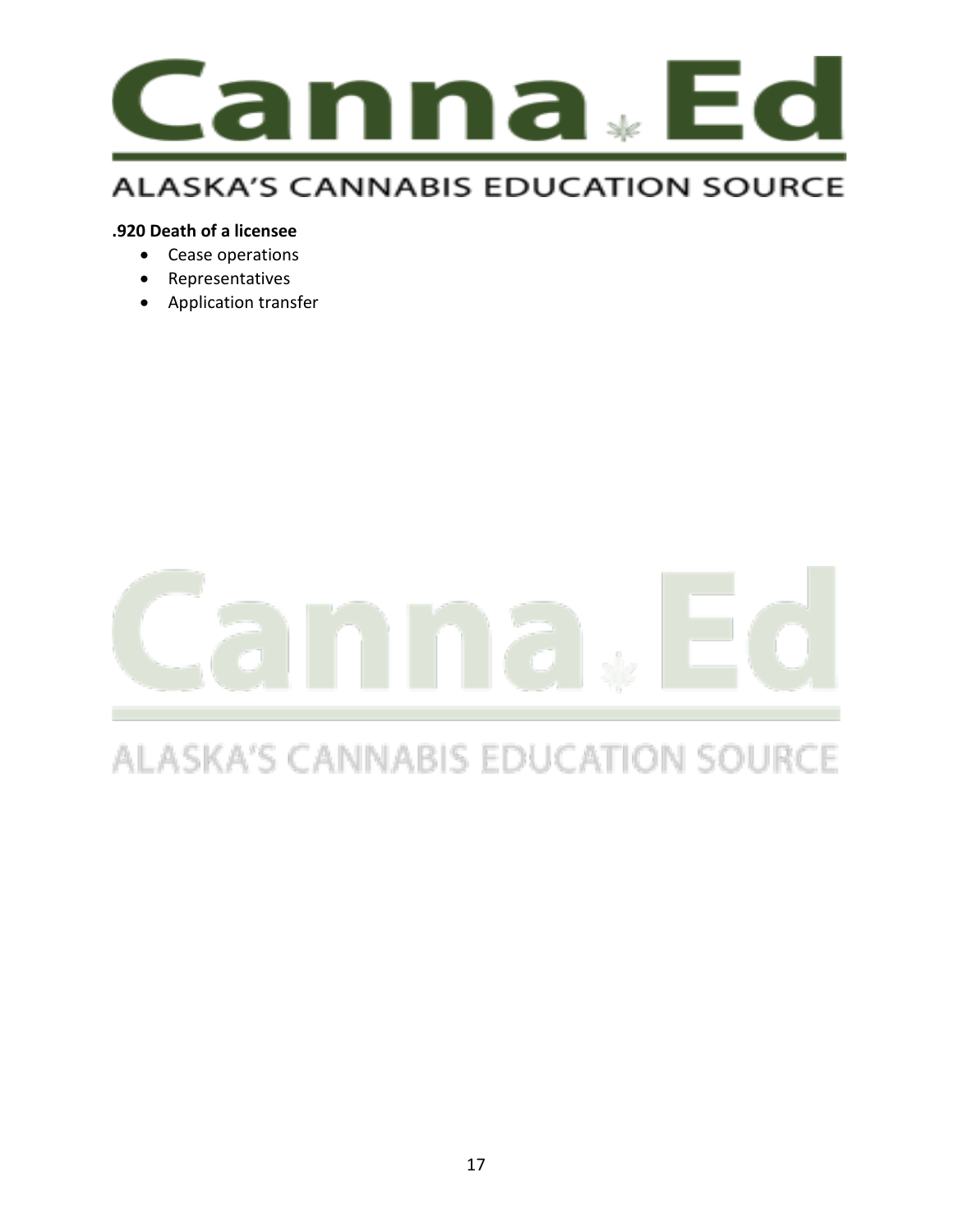

#### *CHAPTER 4: Getting familiar with marijuana and marijuana products*

#### **A: Recognizing Marijuana and common marijuana products**

- List of different forms of marijuana and commons marijuana products
- Descriptions
- Expected lengths of effects

#### **B: Common delivery systems and expected durations of effects**

- List of common ways of consuming marijuana
- General expected duration of psychoactive effect
- Known produced effects

#### **C: How to recognize marijuana induced impairments**

- List of behavioral signs
- List of physical signs

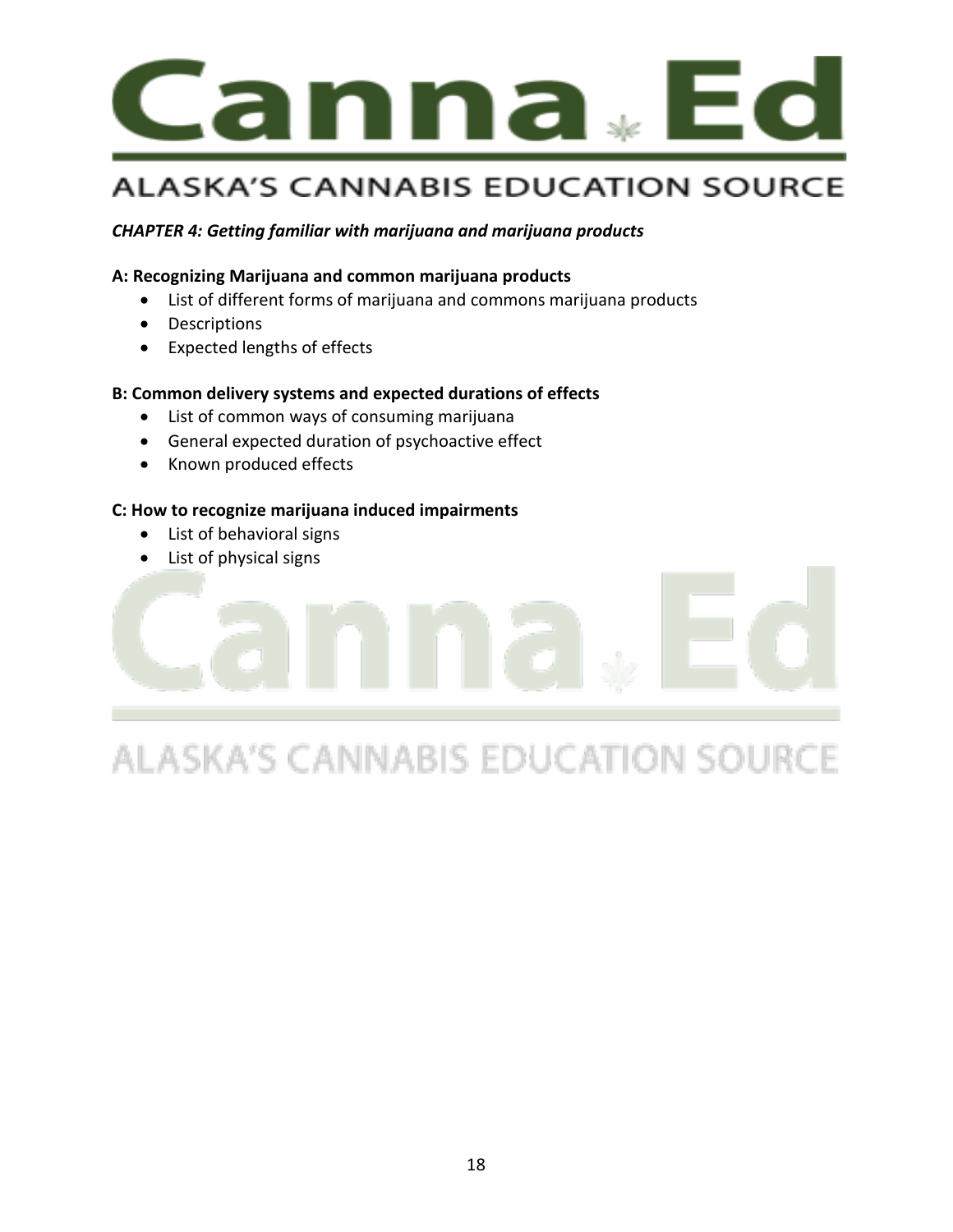

#### *CHAPTER 5: Identifications and Penalties*

#### **A: Identification**

- Valid forms of ID
- How to determine a valid ID
- How to recognize a fake ID
- What to do when presented with a fake ID

#### **B: How to divert away from unlawful consumption of marijuana or marijuana products**

- Actions to ensure only lawfully permitted persons on premises
- Loitering, how to avoid it
- How to address consumption or disruptions on premises

#### **C: Penalties for unlawful acts by licensee, employee, or agent of an establishment**

- Importance of staying diligent on laws and regulation
- Acts prohibited by establishments
- **•** Fines, public vs. establishment
- Parameters which licensee will be held accountable for employee or agent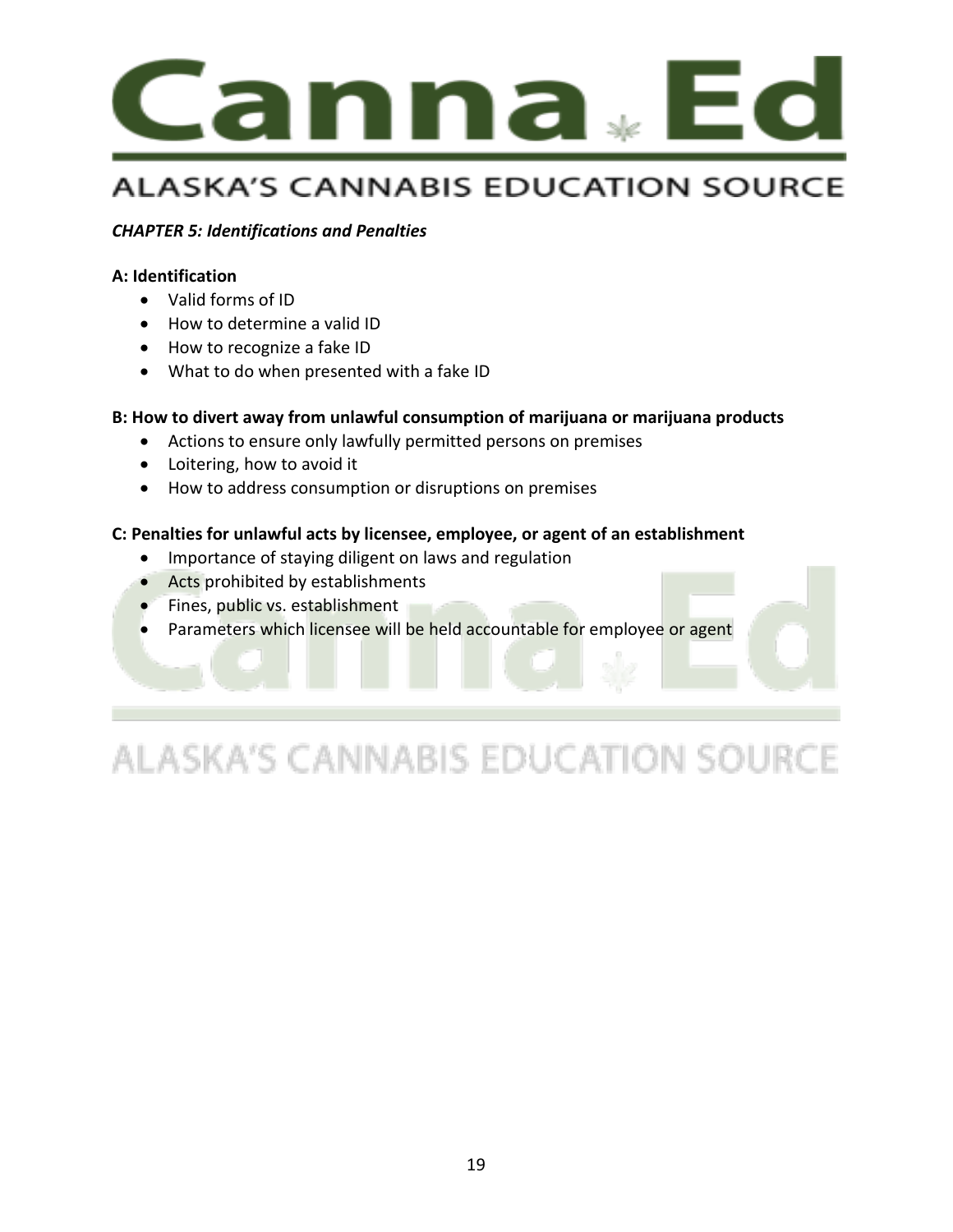

#### *Exam Question Bank (W/ Answer Key):*

Some true or false answers have explanation in answers that are for note purposes only and will not appear on test.

1) The confidential registry required by AS 17.37 must contain what information? A: Only the name of the patient

B: Name of the patient, primary caregiver, and alternate caregiver, if the patient has listed one.

C: Name, address, and Social security number of patient and Primary Caregiver.

2) Who is able to access the confidential registry required by AS 17.37?

A: Law Enforcement officers, peace officers, and authorized state employees

B: Employers, Law Enforcement Officers, and state employees

C: Law Enforcement officers only

3) What actions are absolutely required to happen between a patient and a medical Dr. for a medical marijuana card to be valid.

A: Bonafide medical visit was performed

B: The diagnosis of debilitating illness or condition,

C: Statement saying that all other alternatives have been considered

D: All the above

4) Once a caregiver has been listed on the states registry it cannot be changed until time of renewal.

A: True \ C | K | A ' C | C | A | N | A | R | C B: False you can request a new caregiver at any time.

5) If questioned by Law enforcement officers a marijuana card holder must present card to Officers for inspection.

A: True, once registered details are stored and accessible to law enforcement to verify. B: False, if questioned by Leo ID either a registry ID or applications, is to be shown.

6) A patient may only apply for a Medical Marijuana Card one(1) time in six(6) months..

#### A: True

B: False

7) What were the reasons given for the Legalization of Marijuana?

A: To allow law enforcement to focus on other crimes and to enhance personal freedoms.

B: To tax and regulate like Alcohol

C: To allow a resource for medical patients to purchase marijuana legally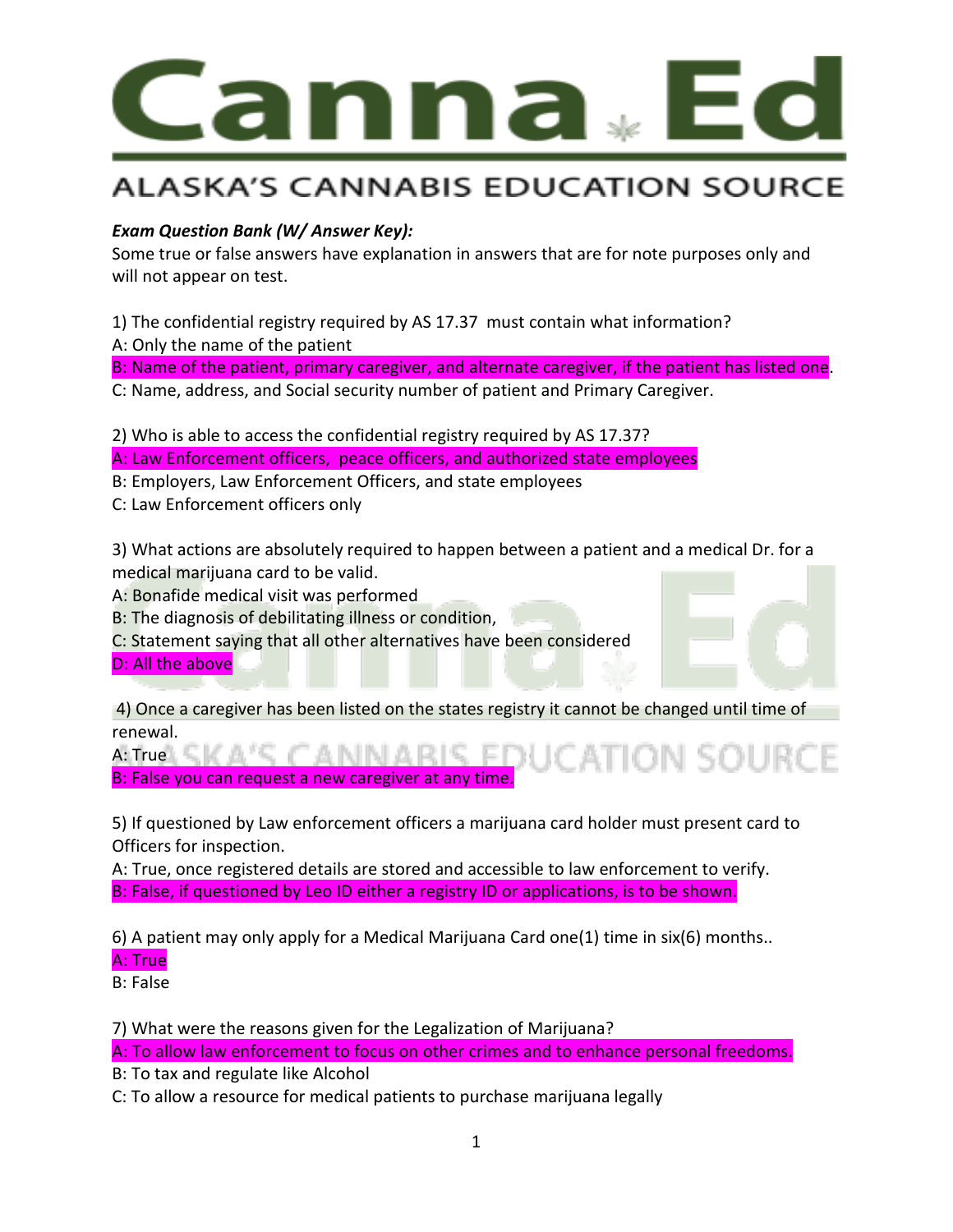

8) Is marijuana use on a property still able to be used as a reason to evict a tenant from a property with the new legalization laws in place?

A: Yes

B: no

9) Is it now legal to smoke or consume marijuana or marijuana products in public?

A: Yes

B: No

10) Is it true that now ANYONE can grow 6 marijuana plants, but only three (3) may be in flower(producing smokable material) at any one time?

A: Yes

B: No

11) Which is an actual limit by law regarding personal cultivation(growing) of marijuana? A: No growing in public view

B: Put it in chains

C: Get permissions .

D: All of the above

12) What is the fine for using a fake ID to purchase marijuana?

A: \$400.00

CANNABIS EDUCATION SOURCE B: \$150.00 C: \$700.00

13) What are the 4 marijuana establishment license types? A: Retail, cultivation, production, and testing facilities

B: Production, consumption, retail, cultivation

C: Testing, sales, consumption, production

14) How many members are on the Marijuana Control Board(MCB)?

A: 5

B: 6

C: 4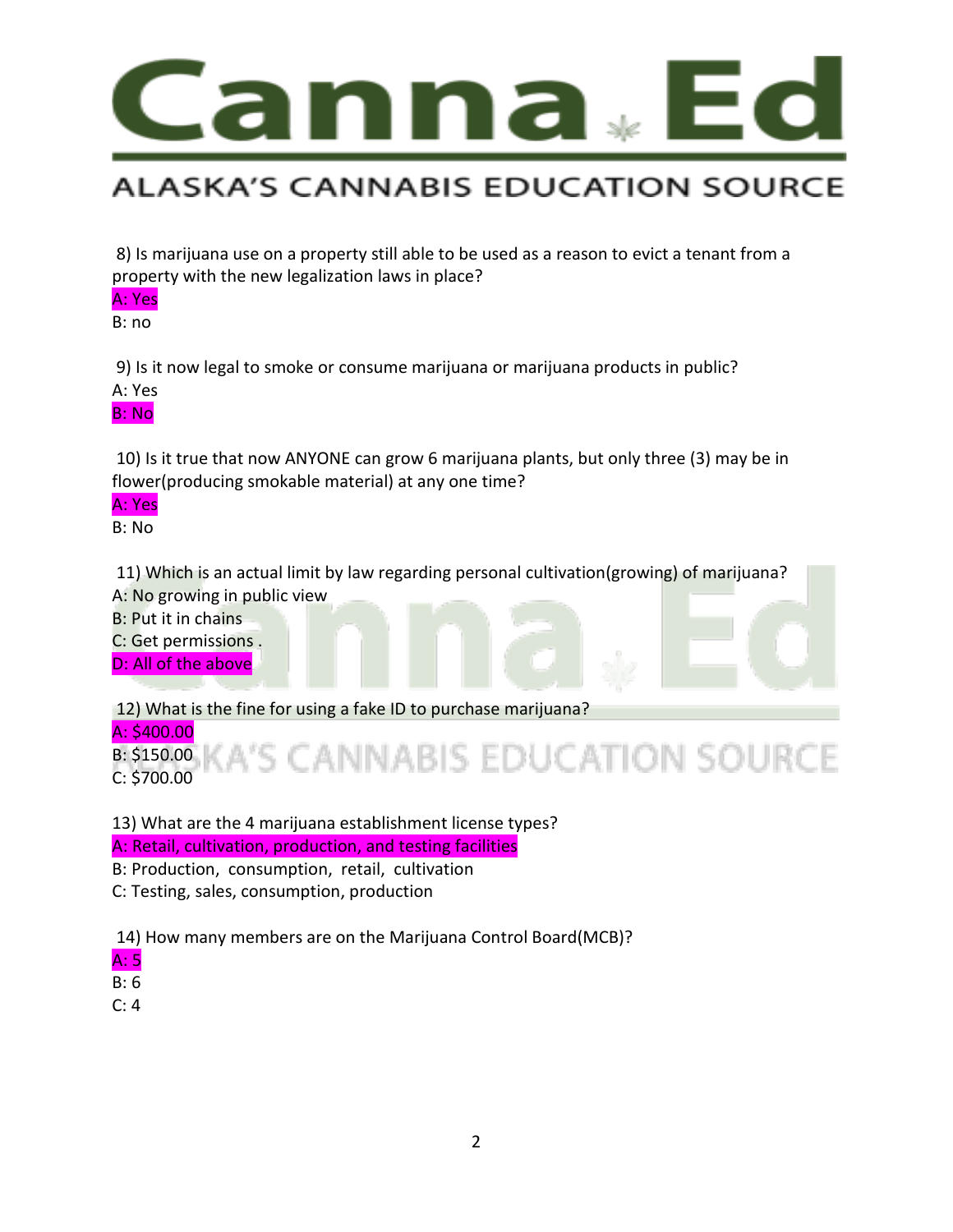

15) How long was the Marijuana Control Board (MCB) given to create a working set of regulations?

A: 9

B: 12

C: 24

16) Is it true that a marijuana establishment can change its address with a written notice to the MCB board?

A: Yes, but only with written approval of the board

B: No, licenses are only licensed to an address. If moving of company must start application process all over.

17) In AS 17.38. It states that a person may not be an owner, officer, or agent of a marijuana Establishment if they have been convicted of a felony within the last 5 years.

A: True B: False

l 18 )AS 17.38 supersedes AS 17.37. A: True AS17.38 takes the place of AS17.37. B: False, nothing in AS 17.38. effects AS 17.37.

19) How many license types are there?<br>A: 4 A S K A' S C A N N A B I S E D U C AT I O N S O U R C E A: 4 B: 5

C: 3

20) What are the protected establishments that require at least 500 ft. separation from a marijuana establishment? A: School B: Recreational center C: Jail D: Church E: All the above

21) A non-resident may own a marijuana establishment, but only if a resident manages its daily business.

A: False

B: True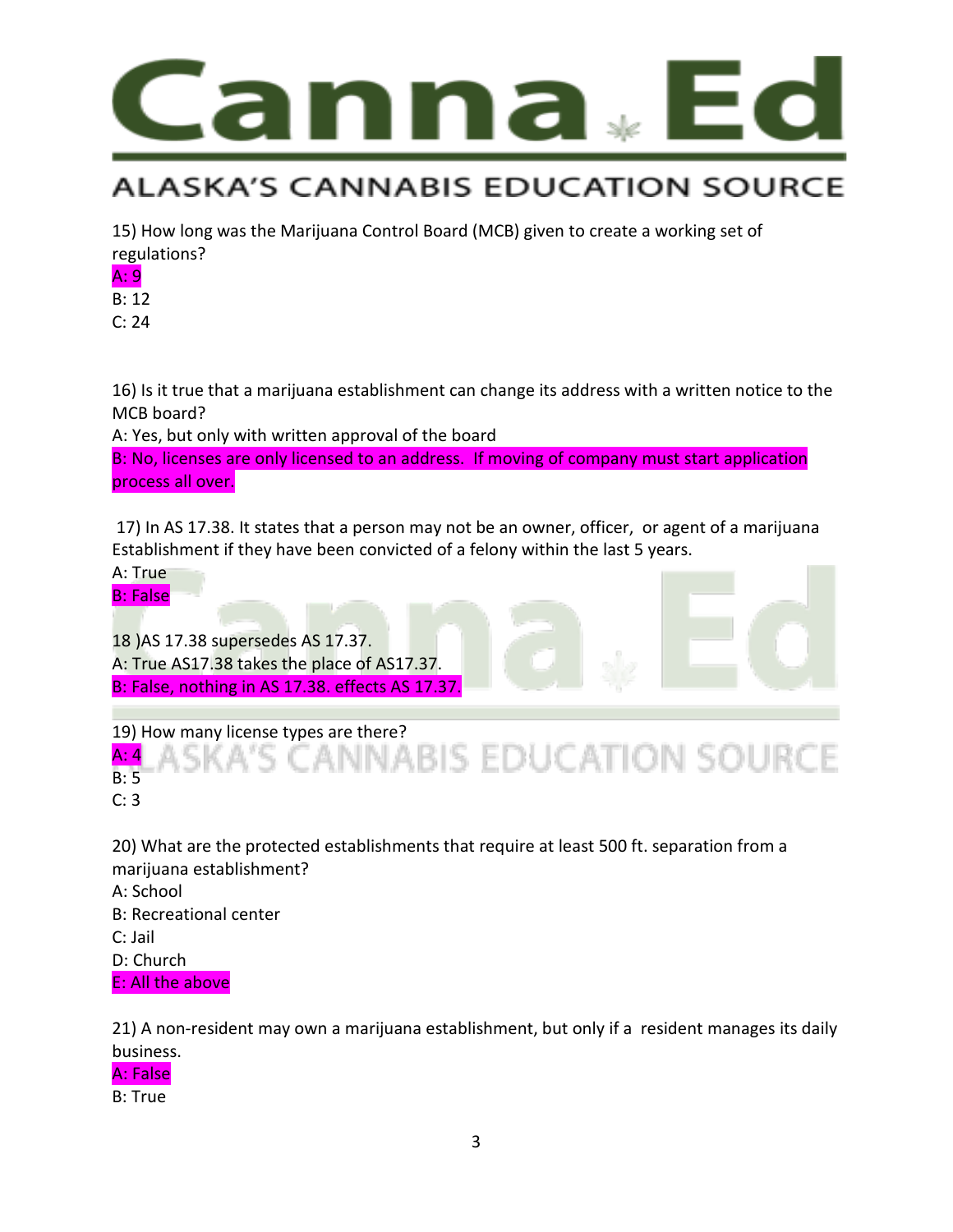

22) In an area with no local government, a licensee must gather signatures of the majority of residents within how many miles of the proposed premise?

#### A: 1 mile

B: 5 miles

C: 10 miles of the closest post office

23) Can a license be transferred as long as it has been approved by the board?

#### A: Yes

B: No

24) Is the license fee refundable if an application is denied?

#### A: Yes

B: No, only the application fee is refundable

25) Can a local government own a marijuana establishments license?

A: Yes

B: No

26) When a local government enacts a prohibition in an area, no marijuana may be transported within the boundaries of that area.

A: True

B: False

27) When enacting a prohibition in a local area, it requires all establishment types to be prohibited.

#### A: False

B: True

28) When a package is transported from a cultivation facility to a retail store in a 5lbs bulk package, no labeling is required on that package because the retail store is required to affix labels on "point-of-sale" packaging.

A: True B: False

29) A retail store may only sell marijuana products to a customer under the age of 21 if they are in possession of a state registered medical marijuana card.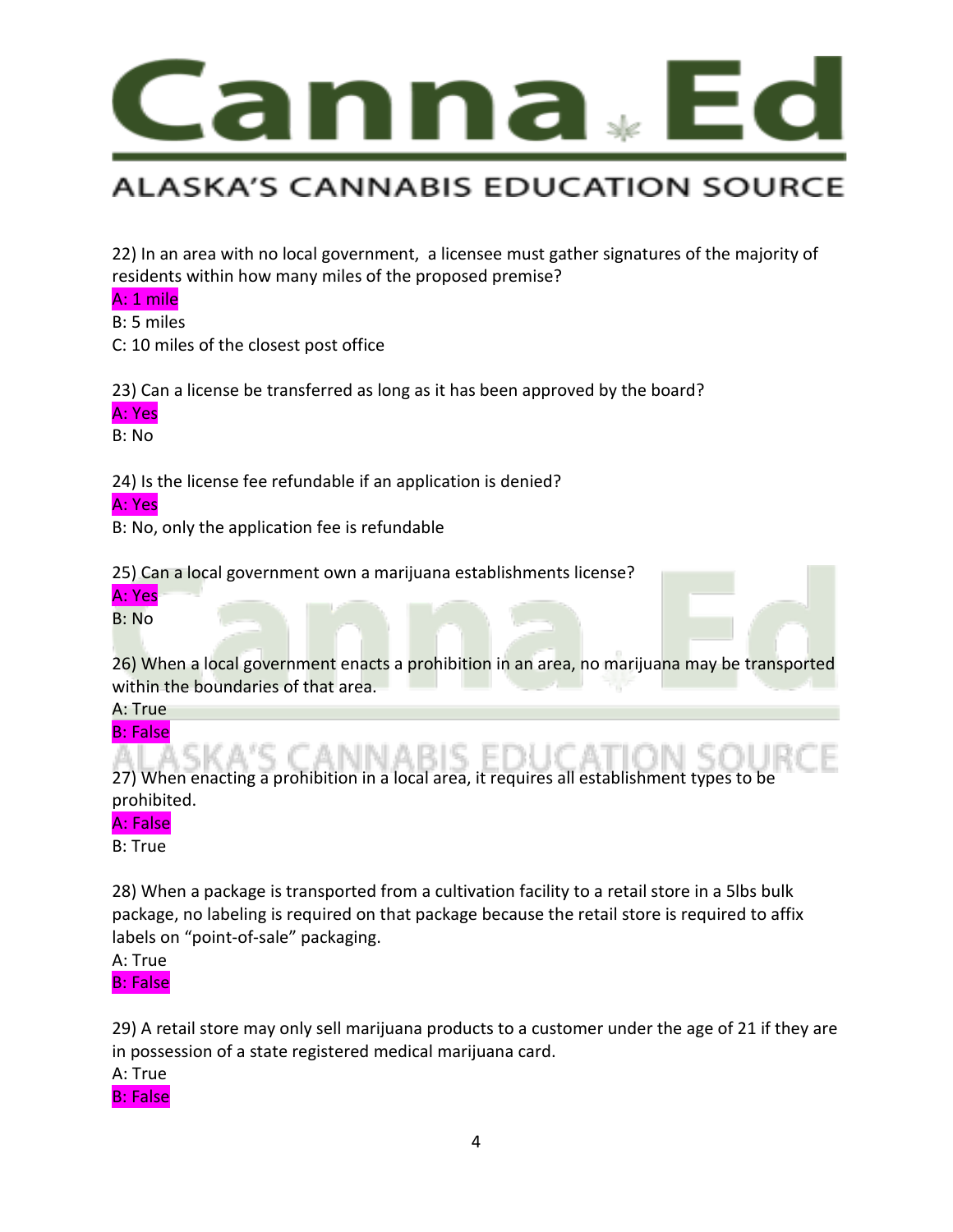

30) A store may only sell expired marijuana under what conditions?

A: It is clearly marked with a "best consumed by" date

B: The MCB has given permission to sale at a discounted price

C: None

31) Each retail establishment has an acceptable variance amount to allow for discrepancies in on site weighing.

#### A: False

B: True

32) Giveaway coupons are only permissible to be distributed INSIDE a licensed premise. A: True, but only with written consent by the MCB.

B: False, giveaways of any marijuana is prohibited

33) Only a limited cultivation may sell directly to a consumer as long as it performed "in house" testing.

#### A: False

B: True

34) Anywhere operations are conducted in a cultivation facility is considered a restricted access area and requires a badge.



35) At what point must a marijuana plant be assigned a tracking number and entered into the marijuana inventory tracking system?

#### A: 8 inches

B: At germination C: When in flower

36) The only "samples" not required to be logged in the marijuana tracking system when they are **destroyed** are the ones given to the retail store for the purpose of the customer to be able to see and smell the product.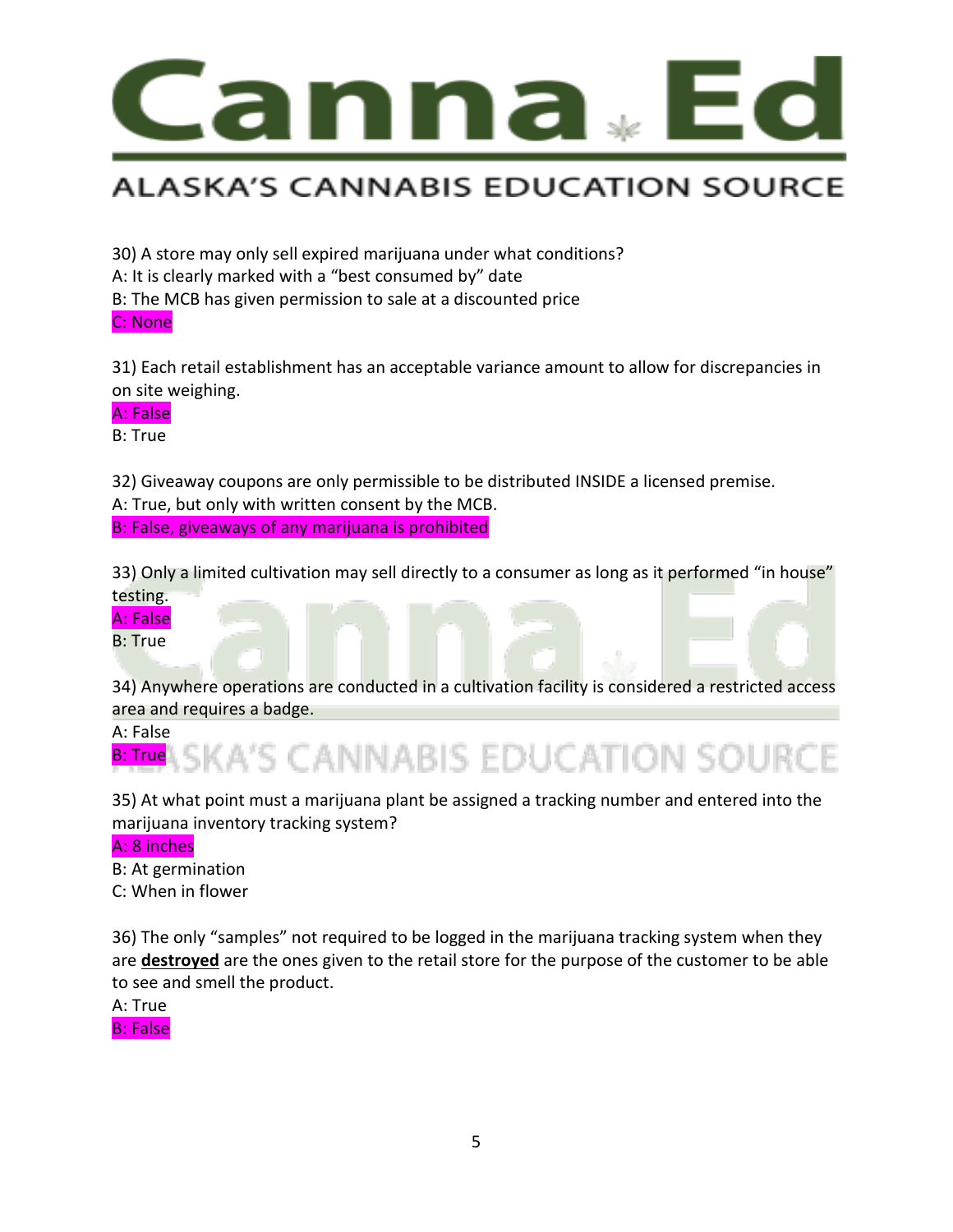

37) Harvest batches must be segregated and stored until all testing is returned from a testing facility.

#### A: True

B: False

38) A valid form of ID includes a state university ID.

A: False

B: True

39) A product manufacturing facility is the only license type that may "sample" its own product for quality control.

A: True

B: False

40) An ingredient list for all products created onsite must be kept ready on file for inspection and made available upon request.



42) When creating a solvent based concentrate the solvent must be no less then 89% purity. A: True

B: False, must be at least 99%

43) Each single serving of edibles may not exceed 10 MG THC.

#### A: False

B: True

44) The only other establishment type an owner of a testing facility may own is a retail establishment because there is no growing or producing of marijuana products.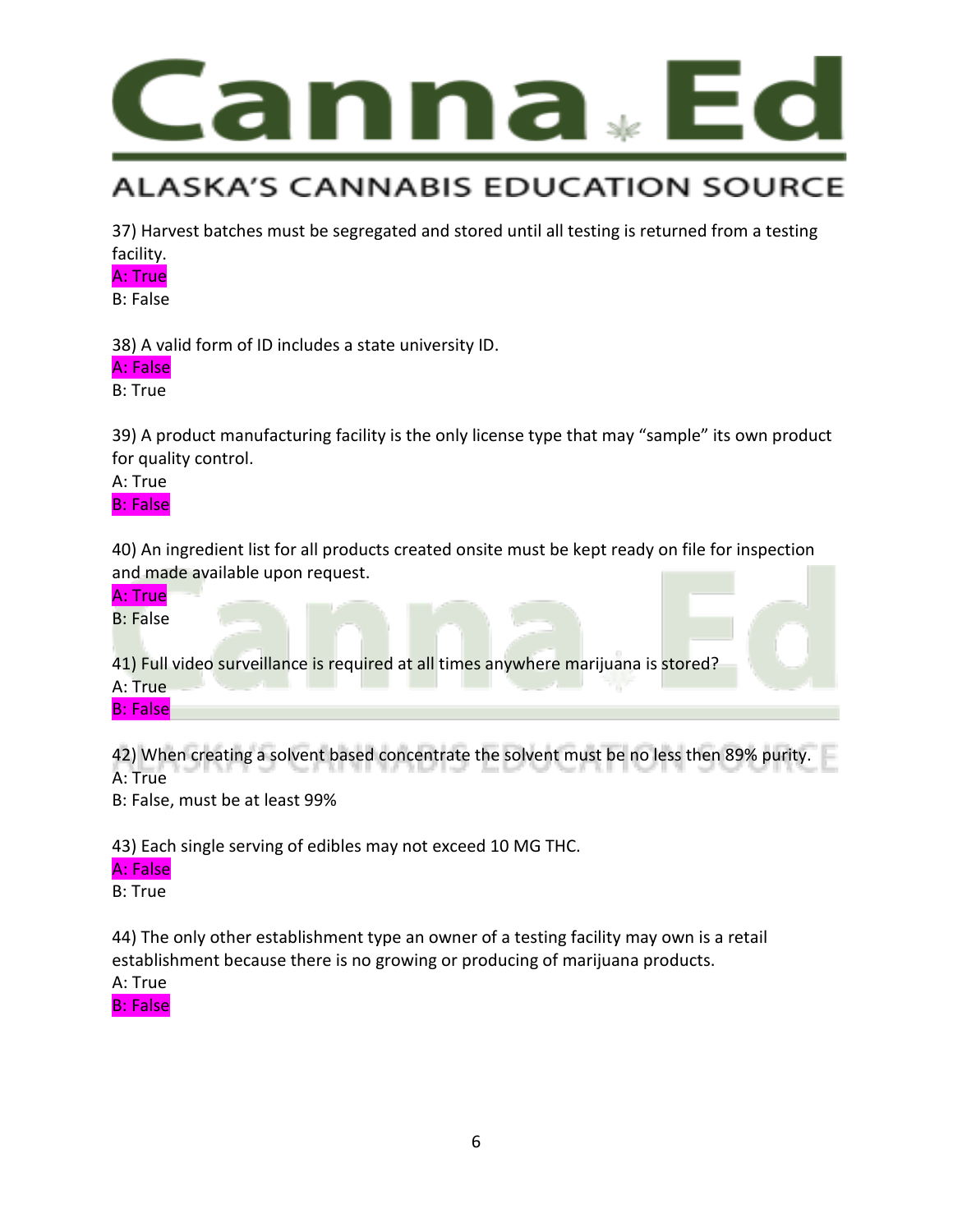

45) What are 4 tests a testing facility must show competency in to obtain board approval?

A: Solvents, potency, toxins, pesticides

B: Potency, molds, chemicals, microbials,

C: Potency, pesticides, filth, toxins

D: ALL of the above

46) A testing facility must have a scientific director that has at least two years post degree experience.

A: True

B: False

47) Homogenous means?

A: Equal distribution throughout

B: Extremely large

48) Who must obtain marijuana handlers permit card?

A: Anyone who sells, cultivates, manufactures, tests, transports, or checks ID

B: Anyone who handles marijuana directly

C: Anyone who cultivates, sells, manufactures, or tests marijuana

49) How long is a marijuana handlers permit card valid for?

A: 3 years **ANNABIS EDUCATION SOURCE** B: 1 year C: 2 years

50) What is the change of premise fee?

#### A: \$250.00

B: \$400.00

C: You can only make changes in the premise when renewing a license. \$1000.00

51) How many visitors are permitted to be in a restricted area?

A:5 per permitted personnel

B: No visitors allowed in restricted area

C: One per remitted personnel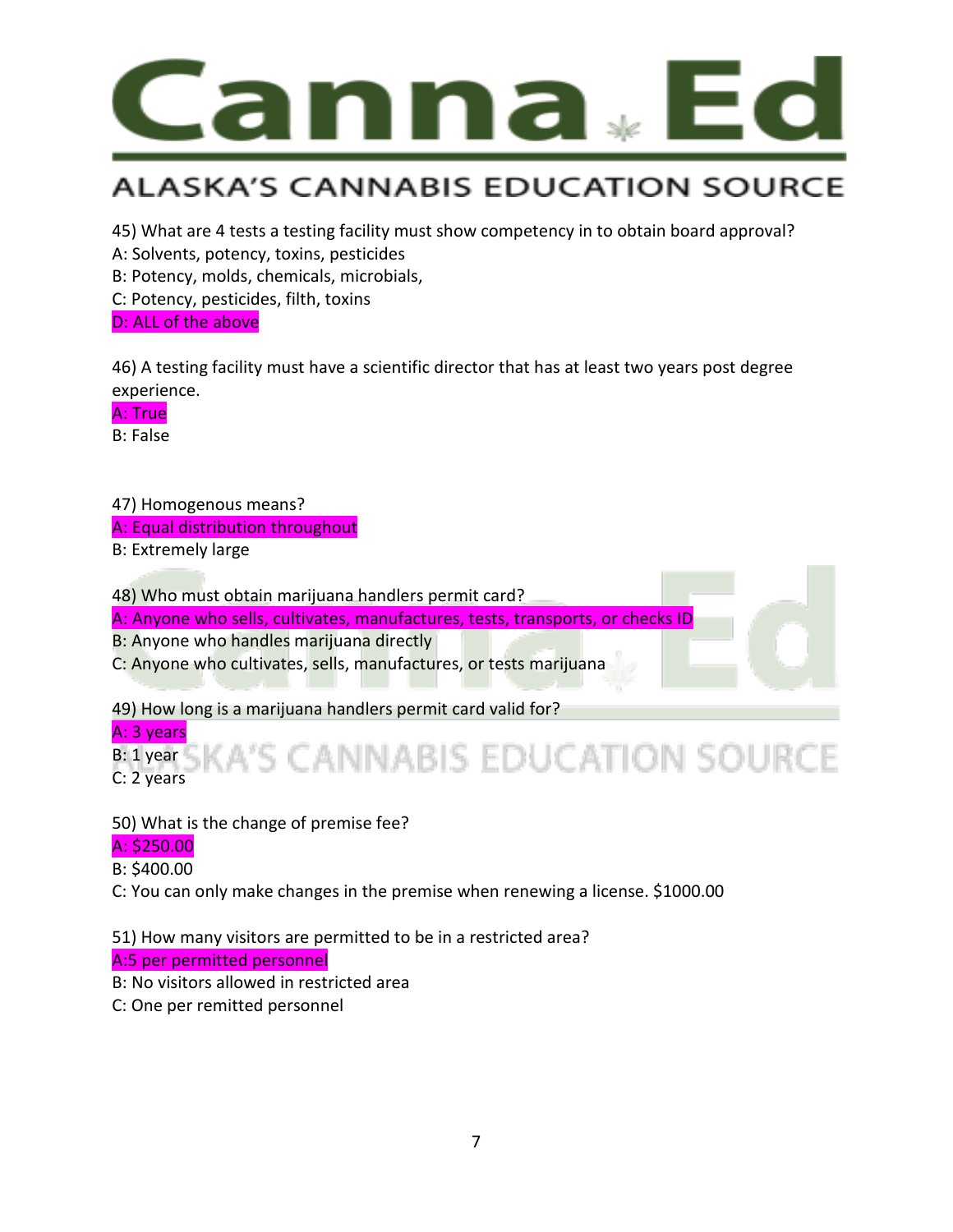

52) How long must video surveillance be stored before it can be erased or destroyed?

#### A: 30 days

#### B: 40 days

C: 60 days

53) To be made unusable marijuana must be mixed with equal parts of some other material the board has approved.

#### A: True

B: False

54) When issuing a notice of violation, the violation must be described and the regulation or law that was violated must be cited.

#### A: True

B: False, those will be given at time of hearing



56) An establishment may have a license revoked for an action of an employee. A: False B: True

57) An establishment may request that trade secrets be kept confidential and not be made public record.

#### A: True

B: False

58) When a licensee dies, the operations of the business can continue as long as the listed manager is the person performing the daily business operations.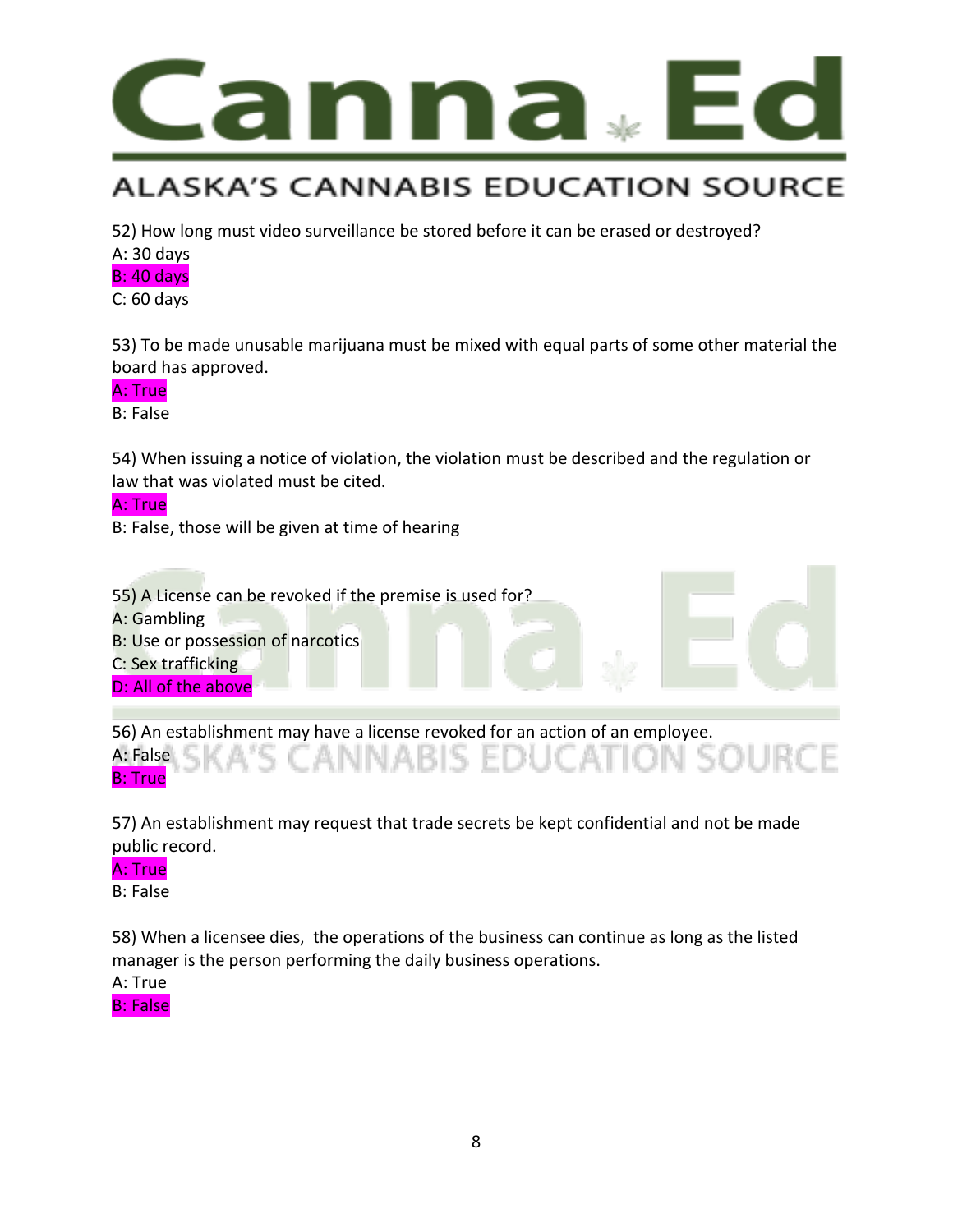

59) Hash and Keif require no chemicals to create, and effects usually last 2 to 4 hours when smoked?

#### A: True

B: False

60) BHO generally range as high as?

#### A:80-90%

B:75-85% C: 50-70%

61) RSO is also known as? A: Phoenix tears B: Rick Simpson oil C: Both

62) When consuming edibles how long does it generally take to notice the psychoactive affects? A:20 minutes to 2 hours

B: No longer then 30 minutes

C: Generally 15 minutes after consuming

63) Which type of marijuana has a more "intense" psychoactive affect?

#### A: Concentrate

B: Flower

#### **ATION SOURCE** AI A CI

64) Which are possible signs of marijuana impairment?

- A: Confusion or anxiety
- B: Slow to react
- C: Dilated eyes

D: All of the above

65) No one under the age of 21 may be in a marijuana establishment unless accompanied by a parent or guardian.

#### A: False

B: True as long as the individual under 21 has a medical marijuana card